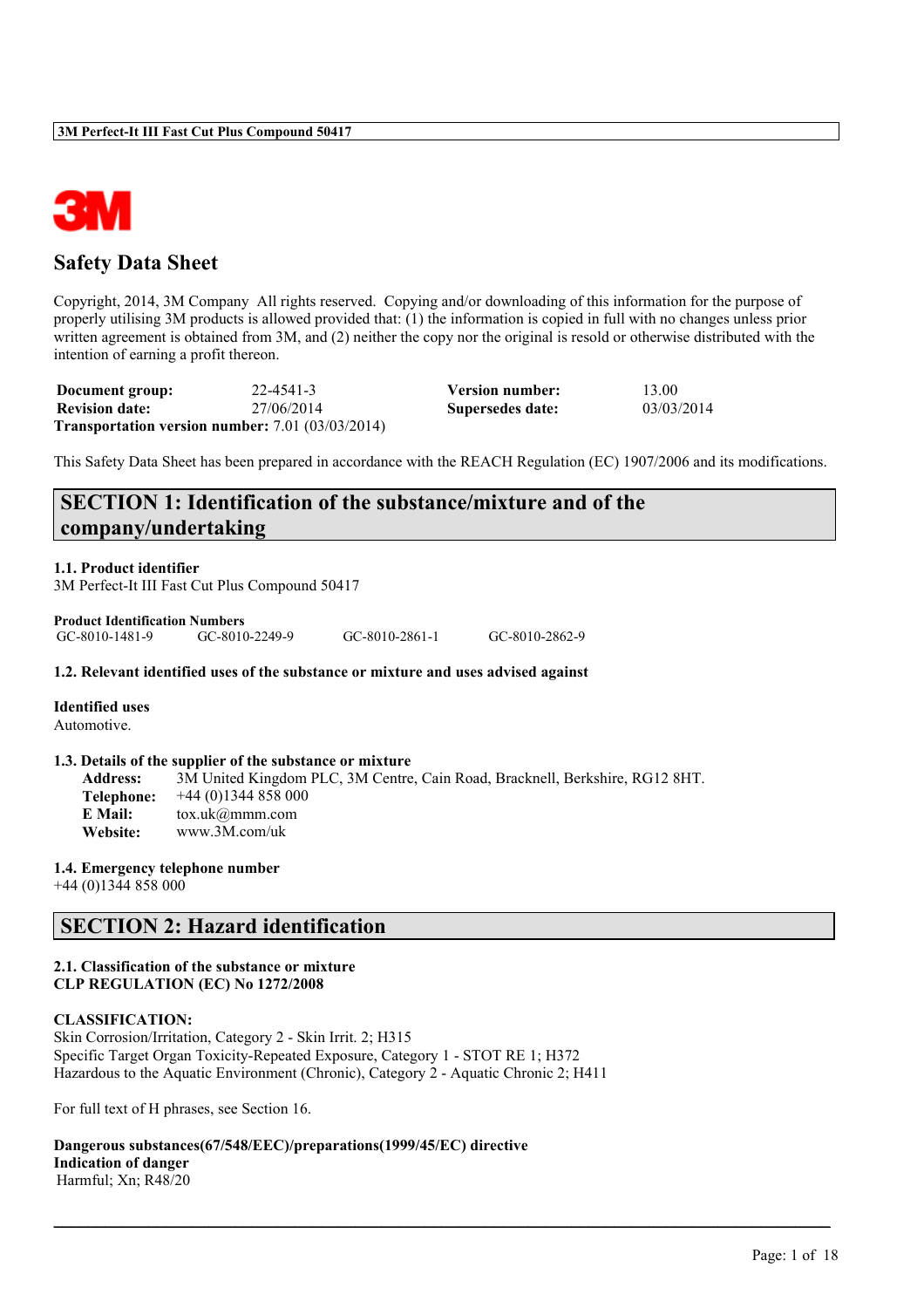Dangerous for the environment; N; R51/53

For full text of R phrases, see Section 16.

**2.2. Label elements CLP REGULATION (EC) No 1272/2008**

**SIGNAL WORD** DANGER!

**Symbols:** GHS07 (Exclamation mark) | GHS08 (Health Hazard) |GHS09 (Environment) |

**Pictograms**



|                                               |                                                                                                                   |            | $%$ by Wt      |
|-----------------------------------------------|-------------------------------------------------------------------------------------------------------------------|------------|----------------|
| Naphtha (petroleum), hydrodesulphurised heavy |                                                                                                                   | 64742-82-1 | $10 - 20$      |
| <b>HAZARD STATEMENTS:</b>                     |                                                                                                                   |            |                |
| H315                                          | Causes skin irritation.                                                                                           |            |                |
| H372                                          | Causes damage to organs through prolonged or repeated exposure:                                                   |            | nervous system |
| H411                                          | Toxic to aquatic life with long lasting effects.                                                                  |            |                |
| PRECAUTIONARY STATEMENTS                      |                                                                                                                   |            |                |
| General:<br>P <sub>102</sub>                  | Keep out of reach of children.                                                                                    |            |                |
| P <sub>10</sub> 1                             | If medical advice is needed, have product container or label at hand.                                             |            |                |
|                                               |                                                                                                                   |            |                |
| <b>Prevention:</b>                            |                                                                                                                   |            |                |
| P <sub>260</sub>                              | Do not breathe dust/fume/gas/mist/vapours/spray.                                                                  |            |                |
| P <sub>262</sub>                              | Do not get in eyes, on skin, or on clothing.                                                                      |            |                |
| P <sub>273</sub>                              | Avoid release to the environment.                                                                                 |            |                |
| <b>Response:</b>                              |                                                                                                                   |            |                |
| $P332 + P313$                                 | If skin irritation occurs: Get medical advice/attention.                                                          |            |                |
| P331                                          | Do NOT induce vomiting.                                                                                           |            |                |
| $P301 + P310$                                 | IF SWALLOWED: Immediately call a POISON CENTRE or doctor/physician.                                               |            |                |
| Disposal:                                     |                                                                                                                   |            |                |
| P501                                          | Dispose of contents/container in accordance with applicable local/regional/national/international<br>regulations. |            |                |
| <b>SUPPLEMENTAL INFORMATION</b>               |                                                                                                                   |            |                |

# **Supplemental Hazard Statements:**

Contains 1,2-Benzisothiazol-3(2H)-one. May produce an allergic reaction.

 $\mathcal{L}_\mathcal{L} = \mathcal{L}_\mathcal{L} = \mathcal{L}_\mathcal{L} = \mathcal{L}_\mathcal{L} = \mathcal{L}_\mathcal{L} = \mathcal{L}_\mathcal{L} = \mathcal{L}_\mathcal{L} = \mathcal{L}_\mathcal{L} = \mathcal{L}_\mathcal{L} = \mathcal{L}_\mathcal{L} = \mathcal{L}_\mathcal{L} = \mathcal{L}_\mathcal{L} = \mathcal{L}_\mathcal{L} = \mathcal{L}_\mathcal{L} = \mathcal{L}_\mathcal{L} = \mathcal{L}_\mathcal{L} = \mathcal{L}_\mathcal{L}$ 

4% of the mixture consists of components of unknown acute dermal toxicity.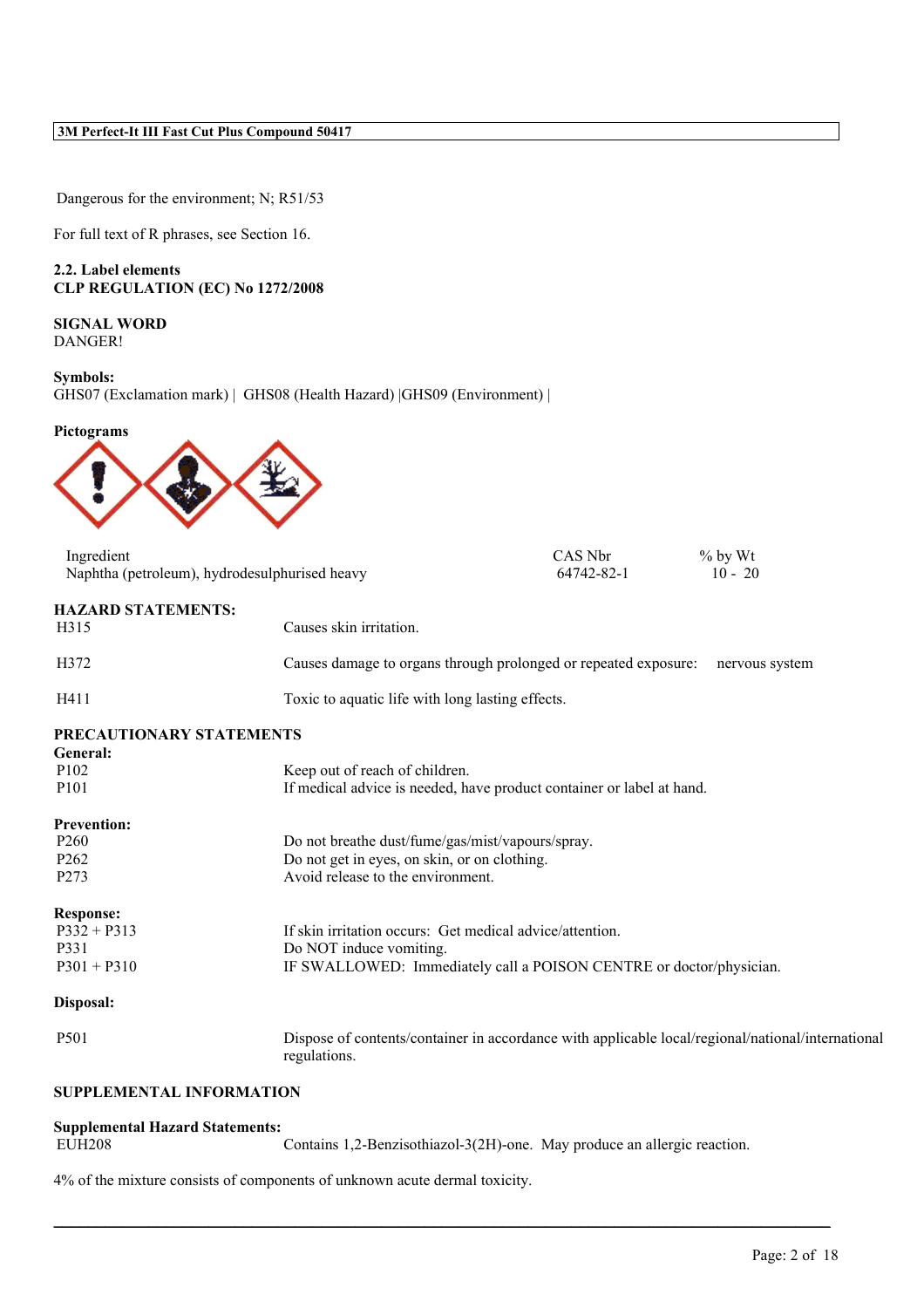56% of the mixture consists of components of unknown acute inhalation toxicity. Contains 8% of components with unknown hazards to the aquatic environment.

#### **Notes on labelling**

H304 is not required on the label due to the product's viscosity Nota P applied to CAS 64742-82-1.

#### **Dangerous substances(67/548/EEC)/preparations(1999/45/EC) directive**

#### **Symbol(s)**





for the environment

#### **Contains:**

Naphtha (petroleum), hydrodesulphurised heavy

#### **Risk phrases**

| R48/20                | Harmful: danger of serious damage to health by prolonged exposure through inhalation.            |  |
|-----------------------|--------------------------------------------------------------------------------------------------|--|
| R51/53                | Toxic to aquatic organisms. May cause long-term adverse effects in the aquatic environment.      |  |
| <b>Safety phrases</b> |                                                                                                  |  |
| S <sub>23A</sub>      | Do not breathe vapour.                                                                           |  |
| S <sub>24</sub>       | Avoid contact with skin.                                                                         |  |
| S <sub>62</sub>       | If swallowed, do not induce vomiting: Seek medical advice immediately and show this container or |  |
|                       | label.                                                                                           |  |
| S <sub>29</sub>       | Do not empty into drains.                                                                        |  |
| S61                   | Avoid release to the environment. Refer to special instructions/safety data sheets.              |  |
| S <sub>2</sub>        | Keep out of the reach of children.                                                               |  |
|                       |                                                                                                  |  |

#### **Notes on labelling**

R65 is not required on the label due to the product's viscosity.

Nota P applied to CAS 64742-82-1.

#### **2.3. Other hazards**

None known.

# **SECTION 3: Composition/information on ingredients**

| Ingredient                              | <b>CAS Nbr</b> | EU Inventory % by Wt |           | <b>Classification</b>          |
|-----------------------------------------|----------------|----------------------|-----------|--------------------------------|
| Non-Hazardous Ingredients               | Mixture        |                      | $30 - 60$ |                                |
| Aluminium Oxide                         | 1344-28-1      | EINECS 215-          | < 40      |                                |
|                                         |                | 691-6                |           |                                |
| Naphtha (petroleum), hydrodesulphurised | 64742-82-1     | EINECS 265-          | $10 - 20$ | Xn:R48/20; Xn:R65 - Nota P     |
| heavy                                   |                | 185-4                |           | (EU)                           |
|                                         |                |                      |           | F:R11; Xi:R38; N:R51/53 (Self) |
|                                         |                |                      |           | Classified)                    |
|                                         |                |                      |           |                                |
|                                         |                |                      |           | Asp. Tox. 1, H304; STOT RE 1,  |
|                                         |                |                      |           | $H372$ - Nota P (CLP)          |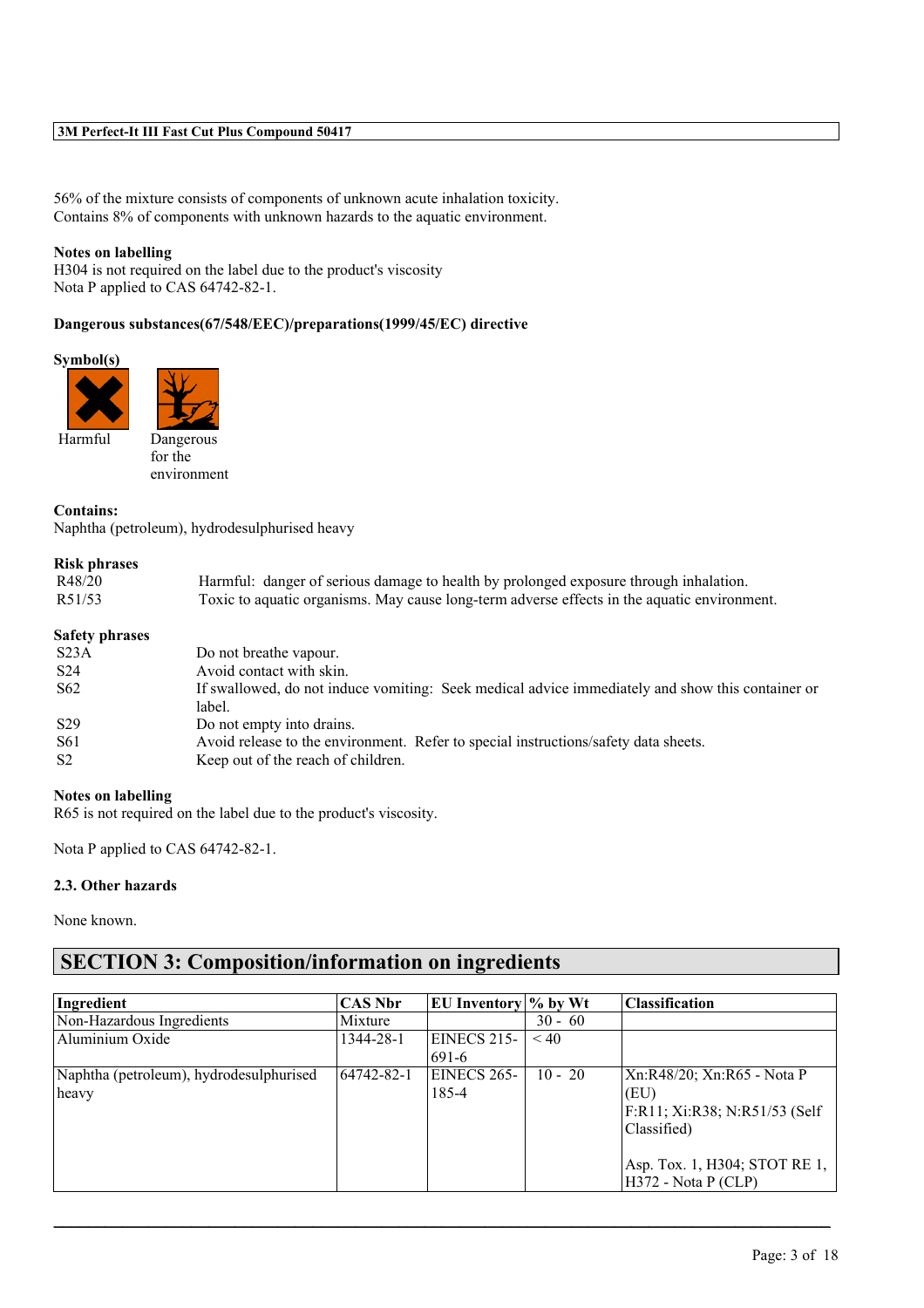|                                                |                |                          |                 | Flam. Liq. 2, H225; Skin Irrit. 2,<br>H315; Aquatic Chronic 2, H411                                                                                                             |
|------------------------------------------------|----------------|--------------------------|-----------------|---------------------------------------------------------------------------------------------------------------------------------------------------------------------------------|
|                                                |                |                          |                 | (Self Classified)                                                                                                                                                               |
| Distillates (petroleum), hydrotreated light    | 64742-47-8     | EINECS 265-              | $1 - 10$        | Xn:R65 - Nota 4 (EU)                                                                                                                                                            |
|                                                |                | 149-8                    |                 | R10; R66; R67 (Self Classified)                                                                                                                                                 |
|                                                |                |                          |                 | Asp. Tox. 1, H304 (CLP)                                                                                                                                                         |
|                                                |                |                          |                 | Flam. Liq. 3, H226; STOT SE 3,<br>H336; EUH066 (Self Classified)                                                                                                                |
| Solvent naphtha (petroleum), heavy<br>aromatic | 64742-94-5     | EINECS 265-<br>198-5     | $1 - 5$         | Xn:R65 - Nota 4 (EU)<br>Xi:R38; N:R50/53; R10; R67<br>(Self Classified)                                                                                                         |
|                                                |                |                          |                 | Asp. Tox. 1, H304 (CLP)<br>Flam. Liq. 3, H226; Skin Irrit. 2,<br>H315; STOT SE 3, H336;<br>Aquatic Acute 1, H400, M=1;<br>Aquatic Chronic 1, H410, M=1<br>(Self Classified)     |
| White mineral oil (petroleum)                  | 8042-47-5      | EINECS 232-<br>$455 - 8$ | $1 - 5$         | Xn:R65 (Self Classified)<br>Asp. Tox. 1, H304 (Self                                                                                                                             |
|                                                |                |                          |                 | Classified)                                                                                                                                                                     |
| Sorbitan monooleate, ethoxylated               | 9005-65-6      | NLP 500-019-<br>9        | $1 - 5$         | R52 (Self Classified)                                                                                                                                                           |
| Mesitylene                                     | $108 - 67 - 8$ | EINECS 203-<br>604-4     | ${}_{\leq 0.5}$ | Xi:R37; N:R51/53; R10 (EU)                                                                                                                                                      |
|                                                |                |                          |                 | Flam. Liq. 3, H226; STOT SE 3,<br>H335; Aquatic Chronic 2, H411<br>CLP)                                                                                                         |
| 1,2,4-Trimethylbenzene                         | $95 - 63 - 6$  | EINECS 202-<br>436-9     | ${}_{\leq 0.5}$ | Xn:R20; Xi:R36-37-38;<br>N:R51/53; R10 (EU)                                                                                                                                     |
|                                                |                |                          |                 | Flam. Liq. 3, H226; Acute Tox.<br>4, H332; Skin Irrit. 2, H315; Eye<br>Irrit. 2, H319; STOT SE 3,<br>H335; Aquatic Chronic 2, H411<br>CLP)                                      |
| 1,2-Benzisothiazol-3(2H)-one                   | 2634-33-5      | EINECS 220-<br>$120-9$   | ${}_{0.05}$     | Xn:R22; Xi:R38-41; N:R50; R43<br>(EU)                                                                                                                                           |
|                                                |                |                          |                 | Acute Tox. 4, H302; Skin Irrit.<br>2, H315; Eye Dam. 1, H318;<br>Skin Sens. 1, H317; Aquatic<br>Acute 1, H400, M=10 (CLP)<br>Aquatic Chronic 1, H410, M=10<br>(Self Classified) |

Please see section 16 for the full text of any R phrases and H statements referred to in this section Please refer to section 15 for the any applicable Notas that have been applied to the above components

For information on ingredient occupational exposure limits or PBT or vPvB status, see sections 8 and 12 of this SDS

 $\mathcal{L}_\mathcal{L} = \mathcal{L}_\mathcal{L} = \mathcal{L}_\mathcal{L} = \mathcal{L}_\mathcal{L} = \mathcal{L}_\mathcal{L} = \mathcal{L}_\mathcal{L} = \mathcal{L}_\mathcal{L} = \mathcal{L}_\mathcal{L} = \mathcal{L}_\mathcal{L} = \mathcal{L}_\mathcal{L} = \mathcal{L}_\mathcal{L} = \mathcal{L}_\mathcal{L} = \mathcal{L}_\mathcal{L} = \mathcal{L}_\mathcal{L} = \mathcal{L}_\mathcal{L} = \mathcal{L}_\mathcal{L} = \mathcal{L}_\mathcal{L}$ 

# **SECTION 4: First aid measures**

### **4.1. Description of first aid measures**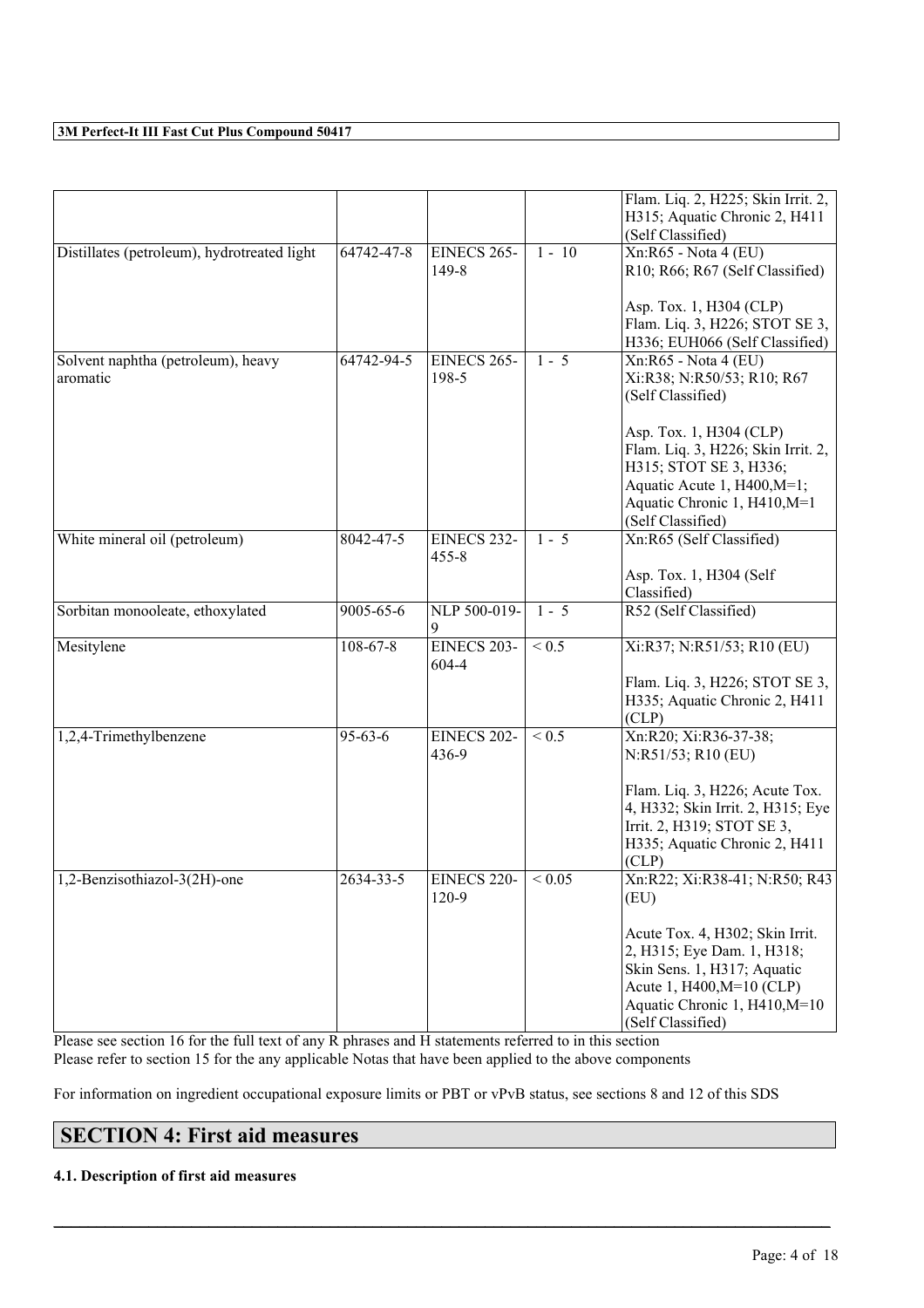#### **Inhalation**

Remove person to fresh air. If you feel unwell, get medical attention.

### **Skin contact**

Immediately wash with soap and water. Remove contaminated clothing and wash before reuse. If signs/symptoms develop, get medical attention.

#### **Eye contact**

Flush with large amounts of water. Remove contact lenses if easy to do. Continue rinsing. If signs/symptoms persist, get medical attention.

#### **If swallowed**

Rinse mouth. If you feel unwell, get medical attention.

#### **4.2. Most important symptoms and effects, both acute and delayed**

See Section 11.1 Information on toxicological effects

#### **4.3. Indication of any immediate medical attention and special treatment required** Not applicable

# **SECTION 5: Fire-fighting measures**

#### **5.1. Extinguishing media**

In case of fire: Use a fire fighting agent suitable for flammable liquids such as dry chemical or carbon dioxide to extinguish.

#### **5.2. Special hazards arising from the substance or mixture**

Closed containers exposed to heat from fire may build pressure and explode.

#### **Hazardous Decomposition or By-Products**

| <b>Substance</b> | Condition          |
|------------------|--------------------|
| Hydrocarbons.    | During combustion. |
| Carbon monoxide. | During combustion. |
| Carbon dioxide.  | During combustion. |

#### **5.3. Advice for fire-fighters**

Water may not effectively extinguish fire; however, it should be used to keep fire-exposed containers and surfaces cool and prevent explosive rupture.

# **SECTION 6: Accidental release measures**

# **6.1. Personal precautions, protective equipment and emergency procedures**

Evacuate area. Keep away from heat/sparks/open flames/hot surfaces. - No smoking. Use only non-sparking tools. Ventilate the area with fresh air. For large spill, or spills in confined spaces, provide mechanical ventilation to disperse or exhaust vapours, in accordance with good industrial hygiene practice. Warning: A motor could be an ignition source and could cause flammable gases or vapours in the spill area to burn or explode. Refer to other sections of this SDS for information regarding physical and health hazards, respiratory protection, ventilation, and personal protective equipment.

### **6.2. Environmental precautions**

Avoid release to the environment. For larger spills, cover drains and build dykes to prevent entry into sewer systems or bodies of water.

## **6.3. Methods and material for containment and cleaning up**

Contain spill. Working from around the edges of the spill inward, cover with bentonite, vermiculite, or commercially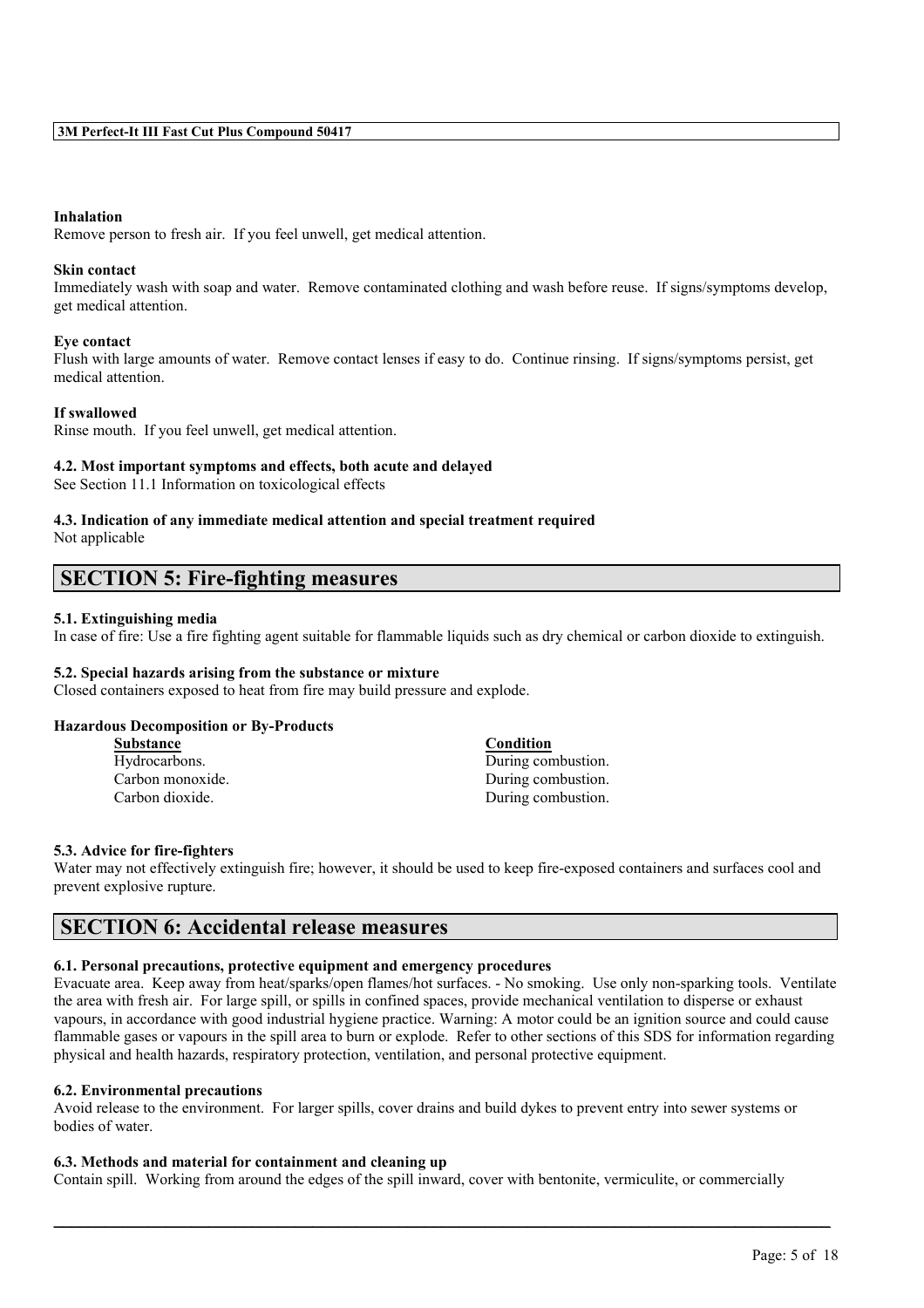available inorganic absorbent material. Mix in sufficient absorbent until it appears dry. Remember, adding an absorbent material does not remove a physical, health, or environmental hazard. Collect as much of the spilled material as possible using non-sparking tools. Place in a closed container approved for transportation by appropriate authorities. Clean up residue with an appropriate solvent selected by a qualified and authorised person. Ventilate the area with fresh air. Read and follow safety precautions on the solvent label and Safety Data Sheet. Seal the container. Dispose of collected material as soon as possible.

#### **6.4. Reference to other sections**

Refer to Section 8 and Section 13 for more information

# **SECTION 7: Handling and storage**

#### **7.1. Precautions for safe handling**

Keep out of reach of children. Keep away from heat/sparks/open flames/hot surfaces. - No smoking. Avoid breathing dust/fume/gas/mist/vapours/spray. Do not get in eyes, on skin, or on clothing. Do not eat, drink or smoke when using this product. Wash thoroughly after handling. Avoid release to the environment. Avoid contact with oxidising agents (eg. chlorine, chromic acid etc.)

#### **7.2. Conditions for safe storage including any incompatibilities**

Store in a well-ventilated place. Keep container tightly closed. Keep cool. Store away from heat. Store away from acids. Store away from oxidising agents. Store away from areas where product may come into contact with food or pharmaceuticals.

#### **7.3. Specific end use(s)**

See information in Section 7.1 and 7.2 for handling and storage recommendations. See Section 8 for exposure controls and personal protection recommendations.

# **SECTION 8: Exposure controls/personal protection**

#### **8.1 Control parameters**

#### **Occupational exposure limits**

| Ingredient                                                    | <b>CAS Nbr</b> | Agency                             | Limit type                                                                             | <b>Additional comments</b> |
|---------------------------------------------------------------|----------------|------------------------------------|----------------------------------------------------------------------------------------|----------------------------|
| Benzene, trimethyl-                                           | $108 - 67 - 8$ | Health and<br>Safety Comm.<br>(UK) | TWA:125 mg/m3(25 ppm)                                                                  |                            |
| Aluminium Oxide                                               | 1344-28-1      | Health and<br>Safety Comm.<br>(UK) | TWA(as inhalable dust):10<br>$mg/m^3$ ; TWA(as respirable<br>dust):4 mg/m <sup>3</sup> |                            |
| Benzene, trimethyl-                                           | $95-63-6$      | Health and<br>Safety Comm.<br>(UK) | $TWA:125$ mg/m $3(25$ ppm)                                                             |                            |
| Health and Safety Comm. (UK): UK Health and Safety Commission |                |                                    |                                                                                        |                            |

TWA: Time-Weighted-Average STEL: Short Term Exposure Limit CEIL: Ceiling

#### **Biological limit values**

No biological limit values exist for any of the components listed in Section 3 of this safety data sheet.

#### **8.2. Exposure controls**

#### **8.2.1. Engineering controls**

Use general dilution ventilation and/or local exhaust ventilation to control airborne exposures to below relevant Exposure Limits and/or control dust/fume/gas/mist/vapours/spray. If ventilation is not adequate, use respiratory protection equipment.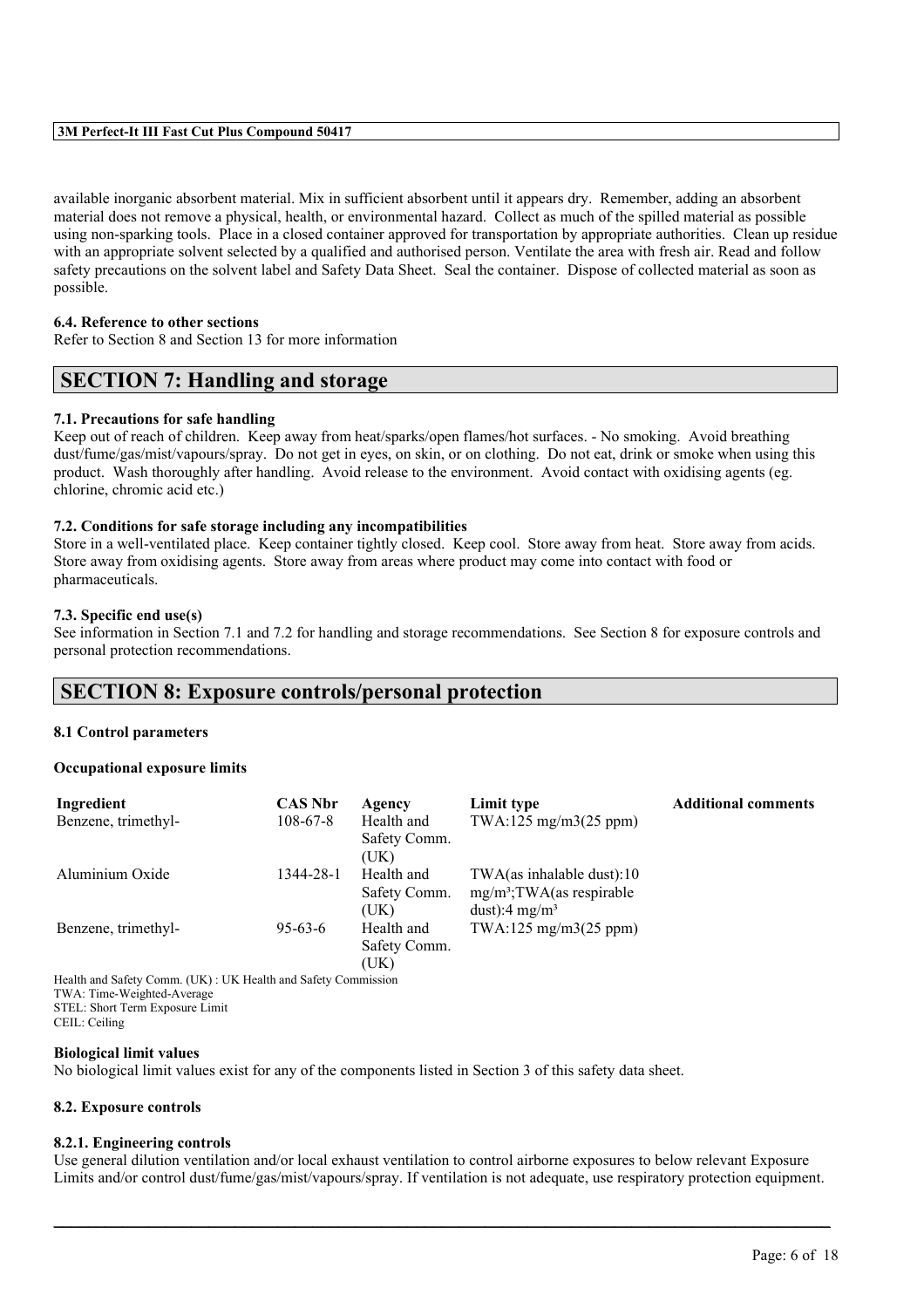Provide appropriate local exhaust ventilation for cutting, grinding, sanding or machining.

#### **8.2.2. Personal protective equipment (PPE)**

#### **Eye/face protection**

Select and use eye/face protection to prevent contact based on the results of an exposure assessment. The following eye/face protection(s) are recommended: Indirect vented goggles.

#### **Skin/hand protection**

Select and use gloves and/or protective clothing approved to relevant local standards to prevent skin contact based on the results of an exposure assessment. Selection should be based on use factors such as exposure levels, concentration of the substance or mixture, frequency and duration, physical challenges such as temperature extremes, and other use conditions. Consult with your glove and/or protective clothing manufacturer for selection of appropriate compatible gloves/protective clothing.

Gloves made from the following material(s) are recommended: Nitrile rubber.

#### **Respiratory protection**

An exposure assessment may be needed to decide if a respirator is required. If a respirator is needed, use respirators as part of a full respiratory protection program. Based on the results of the exposure assessment, select from the following respirator type(s) to reduce inhalation exposure:

Half facepiece or full facepiece air-purifying respirator suitable for organic vapours and particulates

For questions about suitability for a specific application, consult with your respirator manufacturer.

# **SECTION 9: Physical and chemical properties**

#### **9.1. Information on basic physical and chemical properties**

| <b>Physical state</b>                  | Liquid.                                                   |
|----------------------------------------|-----------------------------------------------------------|
| Appearance/Odour                       | White liquid; Paraffinic odour.                           |
| <b>Odour threshold</b>                 | No data available.                                        |
| pН                                     | $7.5 - 9$                                                 |
| <b>Boiling point/boiling range</b>     | >65 °C                                                    |
| <b>Melting point</b>                   | Not applicable.                                           |
| Flammability (solid, gas)              | Not applicable.                                           |
| <b>Explosive properties</b>            | Not classified                                            |
| <b>Oxidising properties</b>            | Not classified                                            |
| <b>Flash point</b>                     | >=65 °C [ <i>Test Method</i> : Pensky-Martens Closed Cup] |
| <b>Autoignition temperature</b>        | No data available.                                        |
| <b>Flammable Limits(LEL)</b>           | No data available.                                        |
| <b>Flammable Limits(UEL)</b>           | No data available.                                        |
| Vapour pressure                        | No data available.                                        |
| <b>Relative density</b>                | 1.15 $[RefStd:WATER=1]$                                   |
| <b>Water solubility</b>                | No data available.                                        |
| Solubility-non-water                   | No data available.                                        |
| Partition coefficient: n-octanol/water | No data available.                                        |
| <b>Evaporation rate</b>                | Not applicable.                                           |
| <b>Vapour density</b>                  | No data available.                                        |
| <b>Decomposition temperature</b>       | No data available.                                        |
| <b>Viscosity</b>                       | $30 - 45$ Pa-s                                            |
| <b>Density</b>                         | $1.25$ g/ml                                               |
| 9.2. Other information                 |                                                           |
| Volatile organic compounds (VOC)       | 20.88 %                                                   |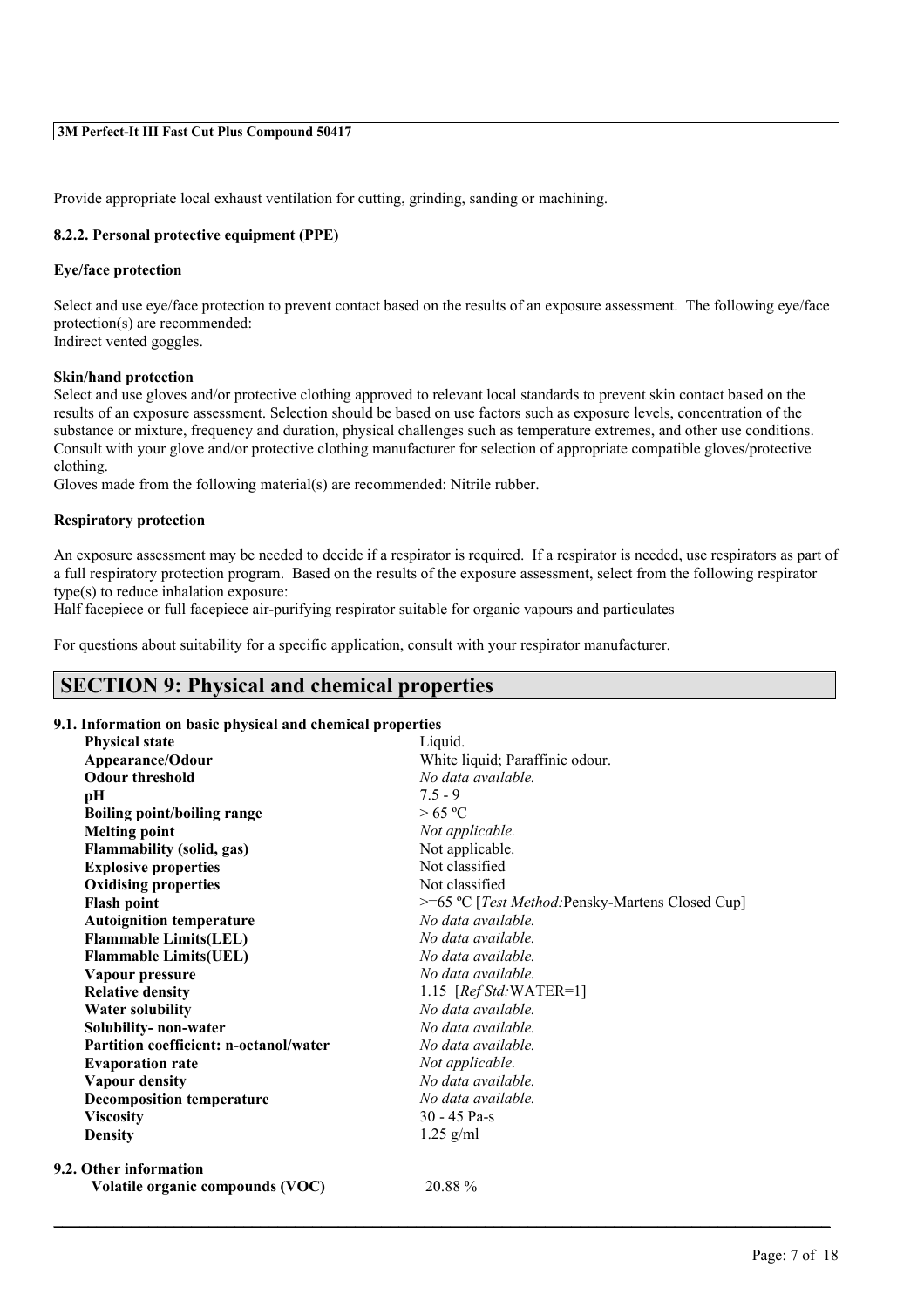| <b>Percent volatile</b>        | 28 %   |
|--------------------------------|--------|
| VOC less H2O & exempt solvents | $26\%$ |

# **SECTION 10: Stability and reactivity**

#### **10.1 Reactivity**

This material may be reactive with certain agents under certain conditions - see the remaining headings in this section

**10.2 Chemical stability** Stable.

**10.3 Possibility of hazardous reactions** Hazardous polymerisation will not occur.

**10.4 Conditions to avoid** High shear and high temperature conditions Sparks and/or flames.

#### **10.5 Incompatible materials** Alkali and alkaline earth metals.

Strong oxidising agents.

#### **10.6 Hazardous decomposition products**

**Substance Condition** None known.

Refer to section 5.2 for hazardous decomposition products during combustion.

# **SECTION 11: Toxicological information**

**The information below may not agree with the EU material classification in Section 2 and/or the ingredient classifications in Section 3 if specific ingredient classifications are mandated by a competent authority. In addition, statements and data presented in Section 11 are based on UN GHS calculation rules and classifications derived from 3M assessments.**

**11.1 Information on Toxicological effects**

**Signs and Symptoms of Exposure**

**Based on test data and/or information on the components, this material may produce the following health effects:**

#### **Inhalation**

Respiratory tract irritation: Signs/symptoms may include cough, sneezing, nasal discharge, headache, hoarseness, and nose and throat pain. Dust from cutting, grinding, sanding or machining may cause irritation of the respiratory system: Signs/symptoms may include cough, sneezing, nasal discharge, headache, hoarseness, nose and throat pain. May cause target organ effects after inhalation.

#### **Skin contact**

Skin Irritation: Signs/symptoms may include localized redness, swelling, itching, dryness, cracking, blistering, and pain.

#### **Eye contact**

Contact with the eyes during product use is not expected to result in significant irritation. Dust created by cutting, grinding, sanding, or machining may cause eye irritation: Signs/symptoms may include redness, swelling, pain, tearing, and blurred or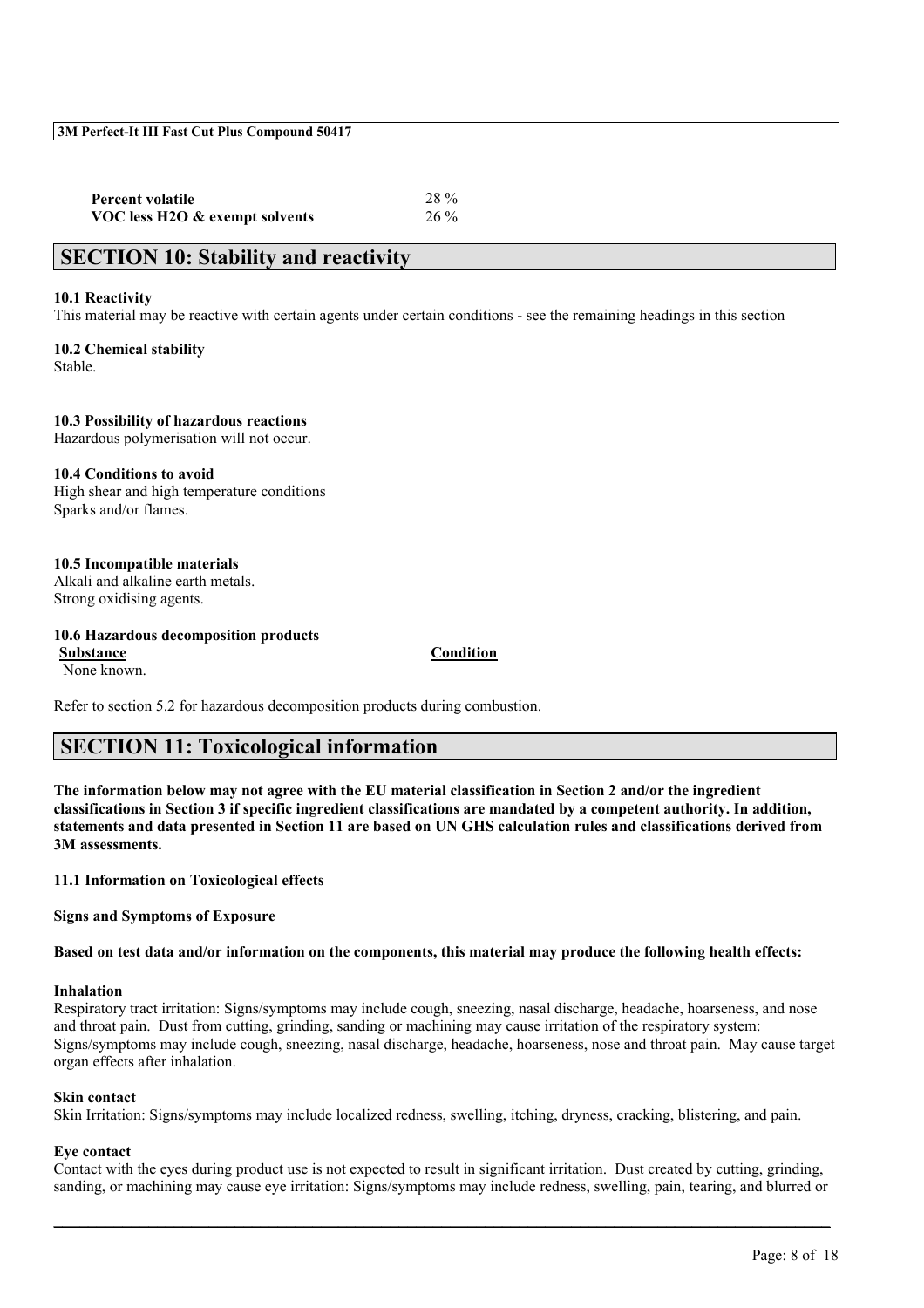### hazy vision.

#### **Ingestion**

Gastrointestinal irritation: Signs/symptoms may include abdominal pain, stomach upset, nausea, vomiting and diarrhoea. May cause target organ effects after ingestion.

#### **Target Organ Effects:**

#### **Single exposure may cause:**

Central nervous system (CNS) depression: Signs/symptoms may include headache, dizziness, drowsiness, incoordination, nausea, slowed reaction time, slurred speech, giddiness, and unconsciousness.

#### **Toxicological Data**

If a component is disclosed in section 3 but does not appear in a table below, either no data are available for that endpoint or the data are not sufficient for classification.

#### **Acute Toxicity**

| Name                                          | Route          | <b>Species</b> | Value                                             |
|-----------------------------------------------|----------------|----------------|---------------------------------------------------|
| Overall product                               | Dermal         |                | No data available; calculated $ATE > 5,000$ mg/kg |
| Overall product                               | Inhalation-    |                | No data available; calculated ATE > 50 mg/l       |
|                                               | Vapor $(4 hr)$ |                |                                                   |
| Overall product                               | Ingestion      |                | No data available; calculated $ATE > 5,000$ mg/kg |
| Aluminium Oxide                               | Dermal         |                | LD50 estimated to be $> 5,000$ mg/kg              |
| Aluminium Oxide                               | Inhalation-    | Rat            | $LC50 > 2.3$ mg/l                                 |
|                                               | Dust/Mist      |                |                                                   |
|                                               | (4 hours)      |                |                                                   |
| Aluminium Oxide                               | Ingestion      | Rat            | $LD50 > 5,000$ mg/kg                              |
| Naphtha (petroleum), hydrodesulphurised heavy | Inhalation-    |                | LC50 estimated to be 20 - 50 mg/l                 |
|                                               | Vapor          |                |                                                   |
| Naphtha (petroleum), hydrodesulphurised heavy | Dermal         | Rabbit         | $LD50 > 3,000$ mg/kg                              |
| Naphtha (petroleum), hydrodesulphurised heavy | Ingestion      | Rat            | $\overline{\text{LD50}}$ > 5,000 mg/kg            |
| Distillates (petroleum), hydrotreated light   | Dermal         | Rabbit         | $LD50 > 3,160$ mg/kg                              |
| Distillates (petroleum), hydrotreated light   | Inhalation-    | Rat            | $LC50 > 3.0$ mg/l                                 |
|                                               | Dust/Mist      |                |                                                   |
|                                               | (4 hours)      |                |                                                   |
| Distillates (petroleum), hydrotreated light   | Ingestion      | Rat            | $LD50 > 5,000$ mg/kg                              |
| White mineral oil (petroleum)                 | Dermal         | Rabbit         | $LD50 > 2,000$ mg/kg                              |
| White mineral oil (petroleum)                 | Ingestion      | Rat            | $LD50 > 5,000$ mg/kg                              |
| Sorbitan monooleate, ethoxylated              | Ingestion      | Rat            | $LD50 > 38,000$ mg/kg                             |
| Solvent naphtha (petroleum), heavy aromatic   | Dermal         | Rabbit         | $\overline{\text{LD50}}$ > 2,000 mg/kg            |
| Solvent naphtha (petroleum), heavy aromatic   | Ingestion      | Rat            | $LD50 > 5,000$ mg/kg                              |
| 1.2.4-Trimethylbenzene                        | Dermal         | Rabbit         | $LD50 > 3,160$ mg/kg                              |
| 1,2,4-Trimethylbenzene                        | Inhalation-    | Rat            | $LC50$ 18 mg/l                                    |
|                                               | Vapor (4       |                |                                                   |
|                                               | hours)         |                |                                                   |
| 1,2,4-Trimethylbenzene                        | Ingestion      | Rat            | LD50 $3,400$ mg/kg                                |
| Mesitylene                                    | Dermal         | Rabbit         | $LD50 > 3,160$ mg/kg                              |
| Mesitylene                                    | Inhalation-    | Rat            | $LC50$ 18 mg/l                                    |
|                                               | Vapor (4       |                |                                                   |
|                                               | hours)         |                |                                                   |
| Mesitylene                                    | Ingestion      | Rat            | LD50 $3,400$ mg/kg                                |

 $ATE = acute toxicity estimate$ 

#### **Skin Corrosion/Irritation**

| Name                                          | <b>Species</b> | Value                     |
|-----------------------------------------------|----------------|---------------------------|
| Aluminium Oxide                               | Rabbit         | No significant irritation |
| Naphtha (petroleum), hydrodesulphurised heavy | Rabbit         | Irritant                  |
| Distillates (petroleum), hydrotreated light   | Rabbit         | Mild irritant             |
| White mineral oil (petroleum)                 | Rabbit         | No significant irritation |
| Solvent naphtha (petroleum), heavy aromatic   | Rabbit         | Irritant                  |
| 1,2,4-Trimethylbenzene                        | Rabbit         | Irritant                  |
| Mesitylene                                    | Rabbit         | Irritant                  |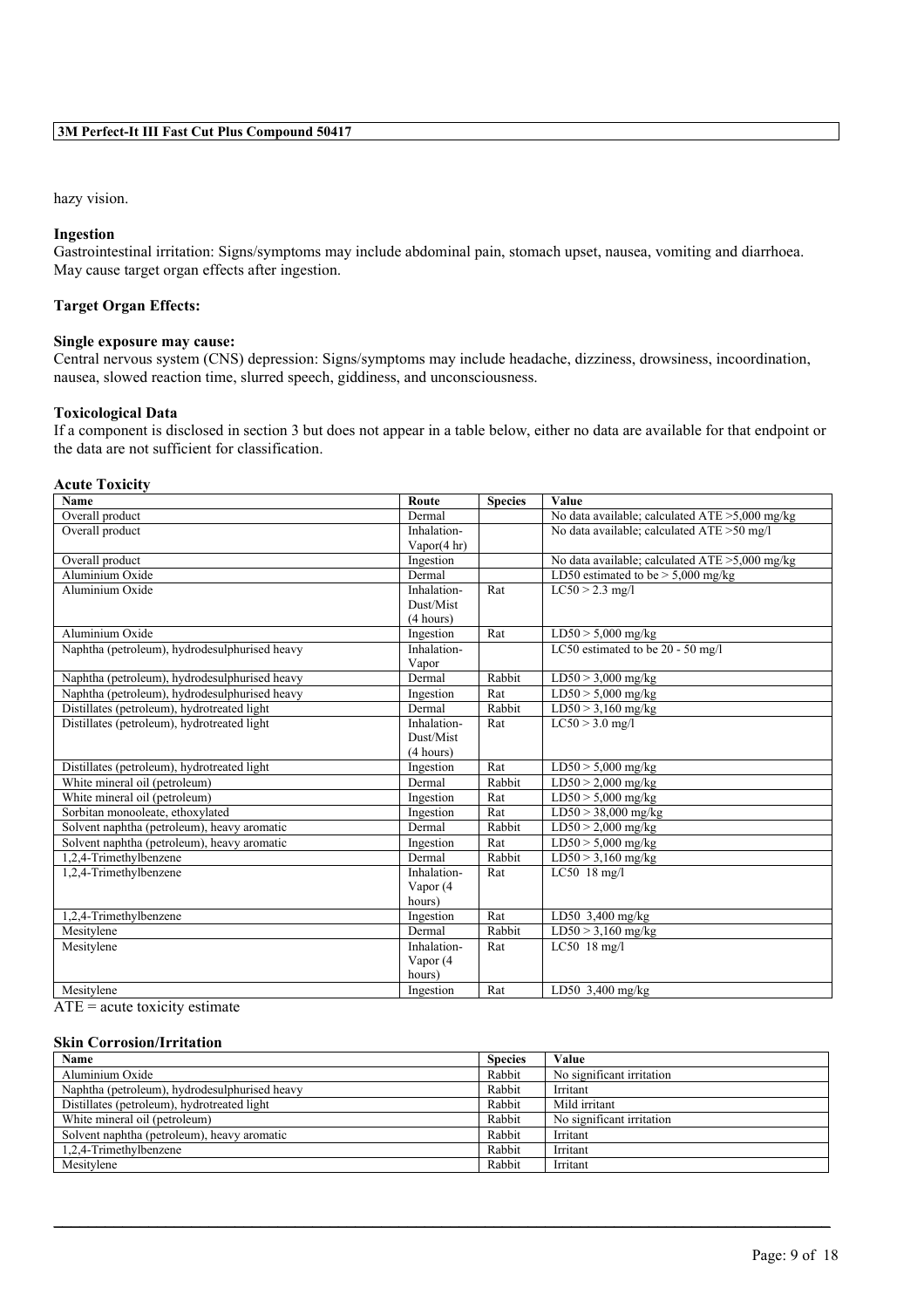# **Serious Eye Damage/Irritation**

| Name                                          | <b>Species</b> | Value                     |
|-----------------------------------------------|----------------|---------------------------|
| Aluminium Oxide                               | Rabbit         | No significant irritation |
| Naphtha (petroleum), hydrodesulphurised heavy | Rabbit         | No significant irritation |
| Distillates (petroleum), hydrotreated light   | Rabbit         | Mild irritant             |
| White mineral oil (petroleum)                 | Rabbit         | Mild irritant             |
| Solvent naphtha (petroleum), heavy aromatic   | Rabbit         | Mild irritant             |
| 1,2,4-Trimethylbenzene                        | Rabbit         | Mild irritant             |
| Mesitylene                                    | Rabbit         | Mild irritant             |

## **Skin Sensitisation**

| Name                                          | <b>Species</b> | Value           |
|-----------------------------------------------|----------------|-----------------|
| Naphtha (petroleum), hydrodesulphurised heavy | Guinea         | Not sensitizing |
|                                               | pig            |                 |
| Distillates (petroleum), hydrotreated light   | Guinea         | Not sensitizing |
|                                               | pig            |                 |
| White mineral oil (petroleum)                 | Guinea         | Not sensitizing |
|                                               | pig            |                 |
| Solvent naphtha (petroleum), heavy aromatic   | Guinea         | Not sensitizing |
|                                               | pig            |                 |
| 1,2,4-Trimethylbenzene                        | Guinea         | Not sensitizing |
|                                               | pig            |                 |
| Mesitylene                                    | Guinea         | Not sensitizing |
|                                               | pig            |                 |

# **Respiratory Sensitisation**

| <i>Respirator</i> , <i>Semsition</i><br>___ |         |       |
|---------------------------------------------|---------|-------|
| $\sim$<br>Name                              | Species | Value |
|                                             |         |       |

#### **Germ Cell Mutagenicity**

| Name                                          | Route    | Value                                          |
|-----------------------------------------------|----------|------------------------------------------------|
| Aluminium Oxide                               | In Vitro | Not mutagenic                                  |
| Naphtha (petroleum), hydrodesulphurised heavy | In vivo  | Not mutagenic                                  |
| Naphtha (petroleum), hydrodesulphurised heavy | In Vitro | Some positive data exist, but the data are not |
|                                               |          | sufficient for classification                  |
| Distillates (petroleum), hydrotreated light   | In Vitro | Not mutagenic                                  |
| White mineral oil (petroleum)                 | In Vitro | Not mutagenic                                  |
| 1,2,4-Trimethylbenzene                        | In Vitro | Not mutagenic                                  |
| Mesitylene                                    | In Vitro | Not mutagenic                                  |

#### **Carcinogenicity**

| Name                                          | Route      | <b>Species</b>                | Value                                                                           |
|-----------------------------------------------|------------|-------------------------------|---------------------------------------------------------------------------------|
| Aluminium Oxide                               | Inhalation | Rat                           | Not carcinogenic                                                                |
| Naphtha (petroleum), hydrodesulphurised heavy | Dermal     | Mouse                         | Some positive data exist, but the data are not<br>sufficient for classification |
| Naphtha (petroleum), hydrodesulphurised heavy | Inhalation | Human<br>and<br>animal        | Some positive data exist, but the data are not<br>sufficient for classification |
| Distillates (petroleum), hydrotreated light   | Dermal     | Mouse                         | Some positive data exist, but the data are not<br>sufficient for classification |
| White mineral oil (petroleum)                 | Dermal     | Mouse                         | Not carcinogenic                                                                |
| White mineral oil (petroleum)                 | Inhalation | Multiple<br>animal<br>species | Not carcinogenic                                                                |
| Solvent naphtha (petroleum), heavy aromatic   | Dermal     | Mouse                         | Some positive data exist, but the data are not<br>sufficient for classification |

# **Reproductive Toxicity**

#### **Reproductive and/or Developmental Effects**

| Name                                    | Route      | Value                            | <b>Species</b> | <b>Test result</b> | Exposure        |
|-----------------------------------------|------------|----------------------------------|----------------|--------------------|-----------------|
|                                         |            |                                  |                |                    | <b>Duration</b> |
| Naphtha (petroleum), hydrodesulphurised | Inhalation | Not toxic to development         | Rat            | NOAEL 2.4          | during          |
| heavy                                   |            |                                  |                | mg/                | organogenesis   |
| White mineral oil (petroleum)           | Ingestion  | Not toxic to female reproduction | Rat            | NOAEL              | 13 weeks        |
|                                         |            |                                  |                | 4.350              |                 |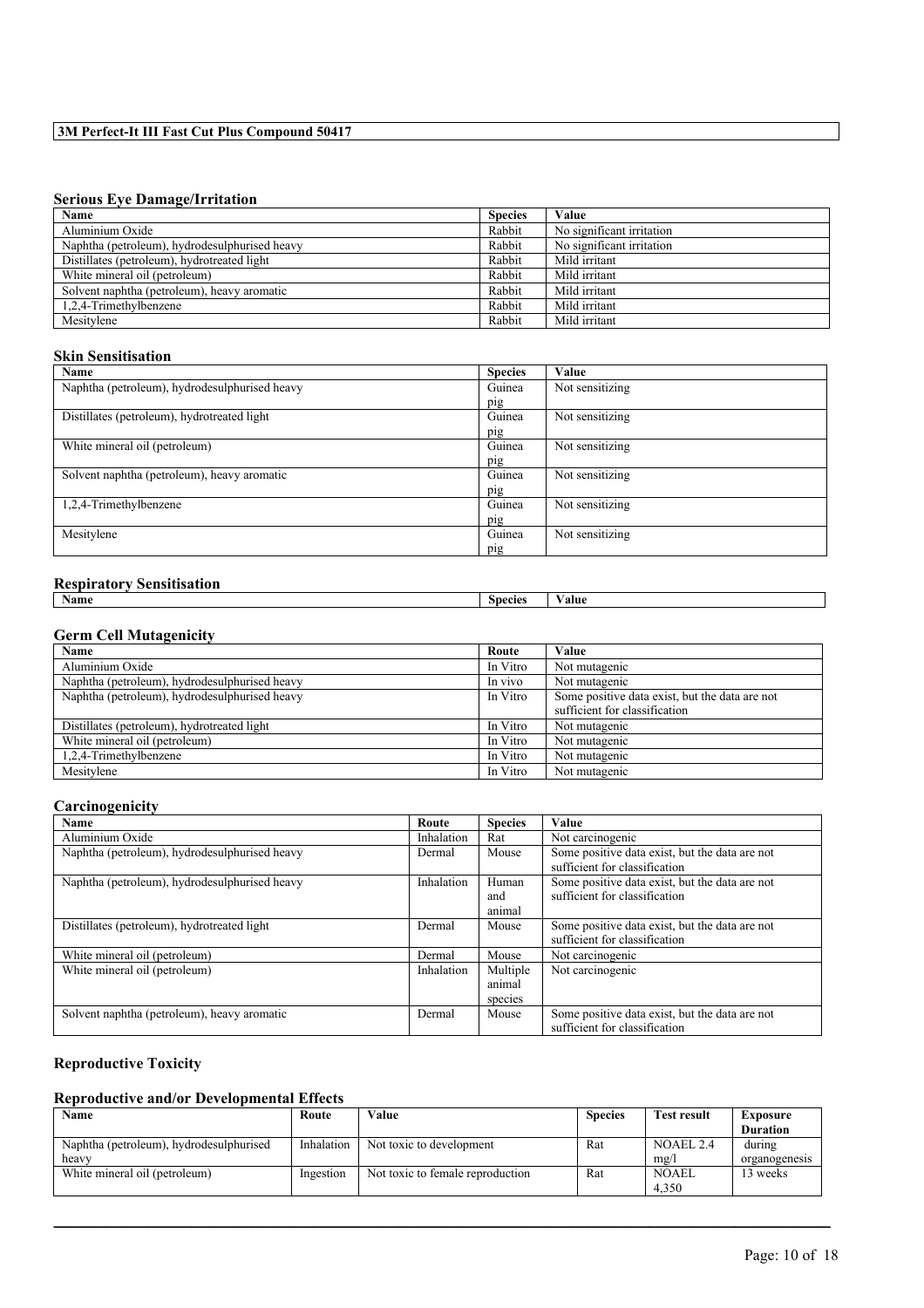|                               |            |                                                                                                        |     | mg/kg/day                   |                     |
|-------------------------------|------------|--------------------------------------------------------------------------------------------------------|-----|-----------------------------|---------------------|
| White mineral oil (petroleum) | Ingestion  | Not toxic to male reproduction                                                                         | Rat | NOAEL<br>4,350<br>mg/kg/day | 13 weeks            |
| White mineral oil (petroleum) | Ingestion  | Not toxic to development                                                                               | Rat | NOAEL<br>4,350<br>mg/kg/day | during<br>gestation |
| 1,2,4-Trimethylbenzene        | Inhalation | Some positive female reproductive data<br>exist, but the data are not sufficient for<br>classification | Rat | <b>NOAEL 1.2</b><br>mg/l    | 3 months            |
| 1,2,4-Trimethylbenzene        | Inhalation | Some positive male reproductive data<br>exist, but the data are not sufficient for<br>classification   | Rat | <b>NOAEL 1.2</b><br>mg/l    | 3 months            |
| 1,2,4-Trimethylbenzene        | Inhalation | Some positive developmental data exist,<br>but the data are not sufficient for<br>classification       | Rat | NOAEL 1.5<br>mg/l           | during<br>gestation |
| Mesitylene                    | Inhalation | Some positive female reproductive data<br>exist, but the data are not sufficient for<br>classification | Rat | NOAEL 1.2<br>mg/l           | 3 months            |
| Mesitylene                    | Inhalation | Some positive male reproductive data<br>exist, but the data are not sufficient for<br>classification   | Rat | <b>NOAEL 1.2</b><br>mg/l    | 3 months            |
| Mesitylene                    | Inhalation | Some positive developmental data exist,<br>but the data are not sufficient for<br>classification       | Rat | NOAEL 1.5<br>mg/l           | during<br>gestation |

# **Target Organ(s)**

# **Specific Target Organ Toxicity - single exposure**

| $\cdots$ . $\cdots$ , $\cdots$ . $\cdots$ . $\cdots$ .<br>Name | Route      | <b>Target Organ(s)</b>               | Value                                                                              | <b>Species</b>                 | <b>Test result</b>            | <b>Exposure</b><br><b>Duration</b> |
|----------------------------------------------------------------|------------|--------------------------------------|------------------------------------------------------------------------------------|--------------------------------|-------------------------------|------------------------------------|
| Naphtha (petroleum),<br>hydrodesulphurised heavy               | Inhalation | central nervous<br>system depression | May cause drowsiness or<br>dizziness                                               | Human<br>and<br>animal         | <b>NOAEL Not</b><br>available |                                    |
| Naphtha (petroleum),<br>hydrodesulphurised heavy               | Inhalation | respiratory irritation               | Some positive data exist, but the<br>data are not sufficient for<br>classification |                                | <b>NOAEL Not</b><br>available |                                    |
| Naphtha (petroleum),<br>hydrodesulphurised heavy               | Inhalation | nervous system                       | Some positive data exist, but the<br>data are not sufficient for<br>classification | Dog                            | NOAEL 6.5<br>mg/l             | 4 hours                            |
| Distillates (petroleum),<br>hydrotreated light                 | Inhalation | central nervous<br>system depression | May cause drowsiness or<br>dizziness                                               |                                | <b>NOAEL Not</b><br>available |                                    |
| Distillates (petroleum),<br>hydrotreated light                 | Inhalation | respiratory irritation               | Some positive data exist, but the<br>data are not sufficient for<br>classification |                                | <b>NOAEL Not</b><br>available |                                    |
| Solvent naphtha<br>(petroleum), heavy<br>aromatic              | Inhalation | central nervous<br>system depression | May cause drowsiness or<br>dizziness                                               |                                | <b>NOAEL Not</b><br>available |                                    |
| Solvent naphtha<br>(petroleum), heavy<br>aromatic              | Inhalation | respiratory irritation               | Some positive data exist, but the<br>data are not sufficient for<br>classification |                                | <b>NOAEL Not</b><br>available |                                    |
| 1,2,4-Trimethylbenzene                                         | Inhalation | central nervous<br>system depression | May cause drowsiness or<br>dizziness                                               | Human<br>and<br>animal         | <b>NOAEL Not</b><br>available |                                    |
| 1,2,4-Trimethylbenzene                                         | Inhalation | respiratory irritation               | May cause respiratory irritation                                                   | official<br>classifica<br>tion | <b>NOAEL Not</b><br>available |                                    |
| Mesitylene                                                     | Inhalation | central nervous<br>system depression | May cause drowsiness or<br>dizziness                                               | Human<br>and<br>animal         | <b>NOAEL Not</b><br>available |                                    |
| Mesitylene                                                     | Inhalation | respiratory irritation               | May cause respiratory irritation                                                   | official<br>classifica<br>tion | NOAEL Not<br>available        |                                    |

# **Specific Target Organ Toxicity - repeated exposure**

| ---- |            | ------------      |                                    |         |                  |                 |
|------|------------|-------------------|------------------------------------|---------|------------------|-----------------|
| Name | Route<br>. | 1 arget<br>rgants | $-1$<br>'alue<br>$\cdots$ $\cdots$ | Species | result<br>- Test | <b>Exposure</b> |
|      |            |                   |                                    |         |                  | <b>Duration</b> |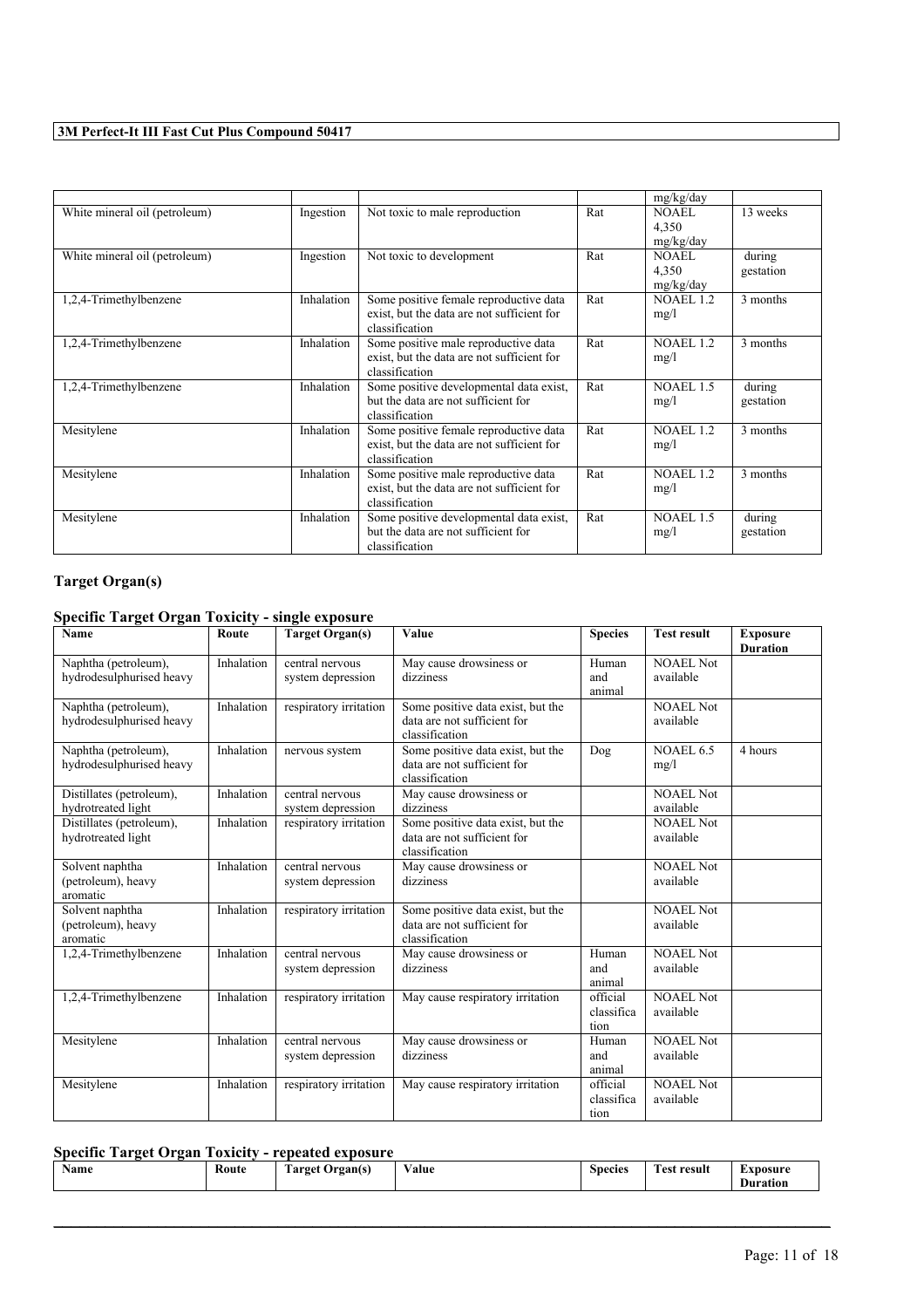| Aluminium Oxide                                  | Inhalation | pneumoconiosis  <br>pulmonary fibrosis                          | Some positive data exist, but the<br>data are not sufficient for<br>classification | Human                         | <b>NOAEL Not</b><br>available      | occupational<br>exposure |
|--------------------------------------------------|------------|-----------------------------------------------------------------|------------------------------------------------------------------------------------|-------------------------------|------------------------------------|--------------------------|
| Naphtha (petroleum),<br>hydrodesulphurised heavy | Inhalation | nervous system                                                  | Some positive data exist, but the<br>data are not sufficient for<br>classification | Rat                           | LOAEL 4.6<br>mg/l                  | 6 months                 |
| Naphtha (petroleum),<br>hydrodesulphurised heavy | Inhalation | kidney and/or<br>bladder                                        | Some positive data exist, but the<br>data are not sufficient for<br>classification | Rat                           | LOAEL 1.9<br>mg/l                  | 13 weeks                 |
| Naphtha (petroleum),<br>hydrodesulphurised heavy | Inhalation | respiratory system                                              | Some positive data exist, but the<br>data are not sufficient for<br>classification | Multiple<br>animal<br>species | NOAEL 0.6<br>mg/l                  | 90 days                  |
| Naphtha (petroleum),<br>hydrodesulphurised heavy | Inhalation | bone, teeth, nails,<br>and/or hair   blood  <br>liver   muscles | All data are negative                                                              | Rat                           | <b>NOAEL 5.6</b><br>mg/l           | 12 weeks                 |
| Naphtha (petroleum),<br>hydrodesulphurised heavy | Inhalation | heart                                                           | All data are negative                                                              | Multiple<br>animal<br>species | NOAEL 1.3<br>mg/l                  | 90 days                  |
| White mineral oil<br>(petroleum)                 | Ingestion  | hematopoietic<br>system                                         | Some positive data exist, but the<br>data are not sufficient for<br>classification | Rat                           | <b>NOAEL</b><br>1,381<br>mg/kg/day | 90 days                  |
| White mineral oil<br>(petroleum)                 | Ingestion  | liver   immune<br>system                                        | Some positive data exist, but the<br>data are not sufficient for<br>classification | Rat                           | <b>NOAEL</b><br>1,336<br>mg/kg/day | 90 days                  |
| 1,2,4-Trimethylbenzene                           | Inhalation | hematopoietic<br>system                                         | Some positive data exist, but the<br>data are not sufficient for<br>classification | Rat                           | NOAEL 0.5<br>mg/l                  | 3 months                 |
| 1,2,4-Trimethylbenzene                           | Inhalation | nervous system                                                  | Some positive data exist, but the<br>data are not sufficient for<br>classification | Rat                           | LOAEL <sub>0.1</sub><br>mg/l       | 3 months                 |
| 1,2,4-Trimethylbenzene                           | Inhalation | respiratory system                                              | Some positive data exist, but the<br>data are not sufficient for<br>classification | Human                         | <b>NOAEL Not</b><br>available      | occupational<br>exposure |
| 1,2,4-Trimethylbenzene                           | Inhalation | liver   kidney and/or<br>bladder                                | Some positive data exist, but the<br>data are not sufficient for<br>classification | Rat                           | NOAEL 1.2<br>mg/l                  | 3 months                 |
| 1,2,4-Trimethylbenzene                           | Inhalation | heart   endocrine<br>system   immune<br>system                  | All data are negative                                                              | $\overline{Rat}$              | NOAEL 1.2<br>mg/l                  | 3 months                 |
| 1,2,4-Trimethylbenzene                           | Ingestion  | hematopoietic<br>system                                         | Some positive data exist, but the<br>data are not sufficient for<br>classification | Rat                           | NOAEL 600<br>mg/kg/day             | 14 days                  |
| 1,2,4-Trimethylbenzene                           | Ingestion  | liver   immune<br>system   kidney<br>and/or bladder             | Some positive data exist, but the<br>data are not sufficient for<br>classification | Rat                           | <b>NOAEL</b><br>1,000<br>mg/kg/day | 28 days                  |
| Mesitylene                                       | Inhalation | hematopoietic<br>system                                         | Some positive data exist, but the<br>data are not sufficient for<br>classification | Rat                           | NOAEL 0.5<br>mg/l                  | 3 months                 |
| Mesitylene                                       | Inhalation | nervous system                                                  | Some positive data exist, but the<br>data are not sufficient for<br>classification | Rat                           | LOAEL 0.1<br>mg/l                  | 3 months                 |
| Mesitylene                                       | Inhalation | respiratory system                                              | Some positive data exist, but the<br>data are not sufficient for<br>classification | Human                         | <b>NOAEL Not</b><br>available      | occupational<br>exposure |
| Mesitylene                                       | Inhalation | liver   kidney and/or<br>bladder                                | Some positive data exist, but the<br>data are not sufficient for<br>classification | Rat                           | NOAEL 1.2<br>mg/l                  | 3 months                 |
| Mesitylene                                       | Inhalation | heart   endocrine<br>system   immune<br>system                  | All data are negative                                                              | Rat                           | NOAEL 1.2<br>mg/l                  | 3 months                 |
| Mesitylene                                       | Ingestion  | hematopoietic<br>system                                         | Some positive data exist, but the<br>data are not sufficient for<br>classification | Rat                           | NOAEL 600<br>mg/kg/day             | 14 days                  |
| Mesitylene                                       | Ingestion  | liver   immune<br>system   kidney<br>and/or bladder             | Some positive data exist, but the<br>data are not sufficient for<br>classification | Rat                           | <b>NOAEL</b><br>1,000<br>mg/kg/day | 28 days                  |

 $\mathcal{L}_\mathcal{L} = \mathcal{L}_\mathcal{L} = \mathcal{L}_\mathcal{L} = \mathcal{L}_\mathcal{L} = \mathcal{L}_\mathcal{L} = \mathcal{L}_\mathcal{L} = \mathcal{L}_\mathcal{L} = \mathcal{L}_\mathcal{L} = \mathcal{L}_\mathcal{L} = \mathcal{L}_\mathcal{L} = \mathcal{L}_\mathcal{L} = \mathcal{L}_\mathcal{L} = \mathcal{L}_\mathcal{L} = \mathcal{L}_\mathcal{L} = \mathcal{L}_\mathcal{L} = \mathcal{L}_\mathcal{L} = \mathcal{L}_\mathcal{L}$ 

**Aspiration Hazard**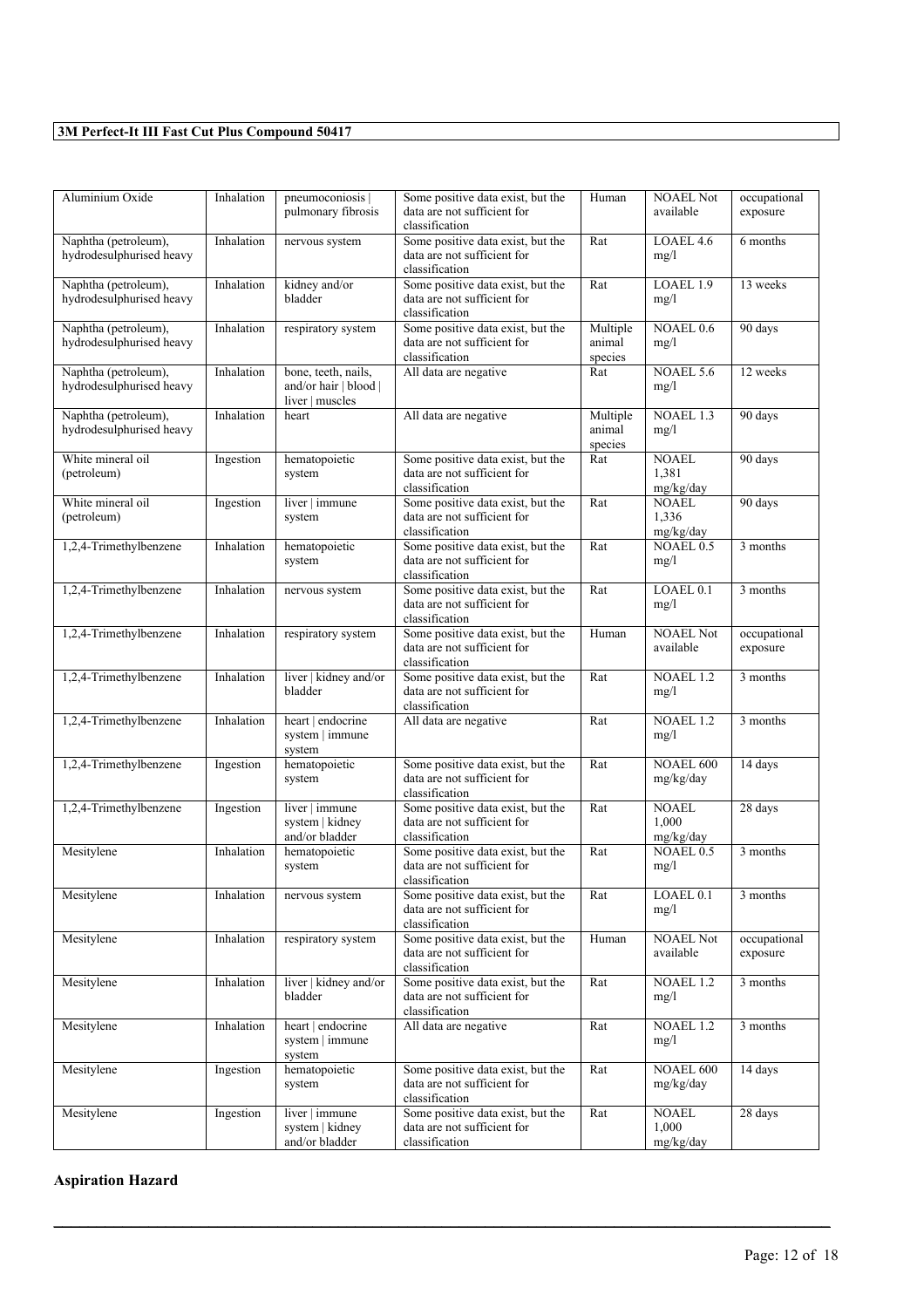| Name                                          | Value             |
|-----------------------------------------------|-------------------|
| Naphtha (petroleum), hydrodesulphurised heavy | Aspiration hazard |
| Distillates (petroleum), hydrotreated light   | Aspiration hazard |
| White mineral oil (petroleum)                 | Aspiration hazard |
| Solvent naphtha (petroleum), heavy aromatic   | Aspiration hazard |
| 1,2,4-Trimethylbenzene                        | Aspiration hazard |
| Mesitylene                                    | Aspiration hazard |

**Please contact the address or phone number listed on the first page of the SDS for additional toxicological information on this material and/or its components.**

# **SECTION 12: Ecological information**

**The information below may not agree with the EU material classification in Section 2 and/or the ingredient classifications in Section 3 if specific ingredient classifications are mandated by a competent authority. In addition, statements and data presented in Section 12 are based on UN GHS calculation rules and classifications derived from 3M assessments.**

#### **12.1. Toxicity**

No product test data available.

| <b>Material</b>    | <b>CAS Nbr</b>  | Organism      | <b>Type</b>      | <b>Exposure</b>       | <b>Test endpoint</b> | <b>Test result</b>  |
|--------------------|-----------------|---------------|------------------|-----------------------|----------------------|---------------------|
| <b>Aluminium</b>   | $1344 - 28 - 1$ | Water flea    | Experimental     | 48 hours              | <b>EC50</b>          | $>100$ mg/l         |
| Oxide              |                 |               |                  |                       |                      |                     |
| Aluminium          | 1344-28-1       | Green algae   | Experimental     | 72 hours              | <b>EC50</b>          | $>100$ mg/l         |
| Oxide              |                 |               |                  |                       |                      |                     |
| Aluminium          | 1344-28-1       | Green algae   | Experimental     | 72 hours              | <b>NOEC</b>          | $>100$ mg/l         |
| Oxide              |                 |               |                  |                       |                      |                     |
| <b>Distillates</b> | 64742-47-8      |               | Data not         |                       |                      |                     |
| (petroleum),       |                 |               | available or     |                       |                      |                     |
| hydrotreated       |                 |               | insufficient for |                       |                      |                     |
| light              |                 |               | classification   |                       |                      |                     |
| White mineral      | $8042 - 47 - 5$ |               | Data not         |                       |                      |                     |
| oil (petroleum)    |                 |               | available or     |                       |                      |                     |
|                    |                 |               | insufficient for |                       |                      |                     |
|                    |                 |               | classification   |                       |                      |                     |
| Sorbitan           | 9005-65-6       | Rainbow trout | Experimental     | 96 hours              | LC50                 | $471$ mg/l          |
| monooleate,        |                 |               |                  |                       |                      |                     |
| ethoxylated        |                 |               |                  |                       |                      |                     |
| Solvent            | 64742-94-5      | Water flea    | Laboratory       | 48 hours              | <b>EC50</b>          | $0.95$ mg/l         |
| naphtha            |                 |               |                  |                       |                      |                     |
| (petroleum),       |                 |               |                  |                       |                      |                     |
| heavy aromatic     |                 |               |                  |                       |                      |                     |
| Solvent            | 64742-94-5      | Rainbow trout | Laboratory       | 96 hours              | LC50                 | $2.34$ mg/l         |
| naphtha            |                 |               |                  |                       |                      |                     |
| (petroleum),       |                 |               |                  |                       |                      |                     |
| heavy aromatic     |                 |               |                  |                       |                      |                     |
| Solvent            | 64742-94-5      | Green algae   | Laboratory       | 96 hours              | IC50                 | $4.2 \text{ mg}/l$  |
| naphtha            |                 |               |                  |                       |                      |                     |
| (petroleum),       |                 |               |                  |                       |                      |                     |
| heavy aromatic     |                 |               |                  |                       |                      |                     |
| $1,2,4-$           | $95 - 63 - 6$   | Water flea    | Experimental     | 48 hours              | <b>EC50</b>          | $3.6$ mg/l          |
| Trimethylbenz      |                 |               |                  |                       |                      |                     |
| ene                |                 |               |                  |                       |                      |                     |
| $1,2,4-$           | $95 - 63 - 6$   | Fathead       | Experimental     | $\overline{96}$ hours | LC50                 | $7.72 \text{ mg}/1$ |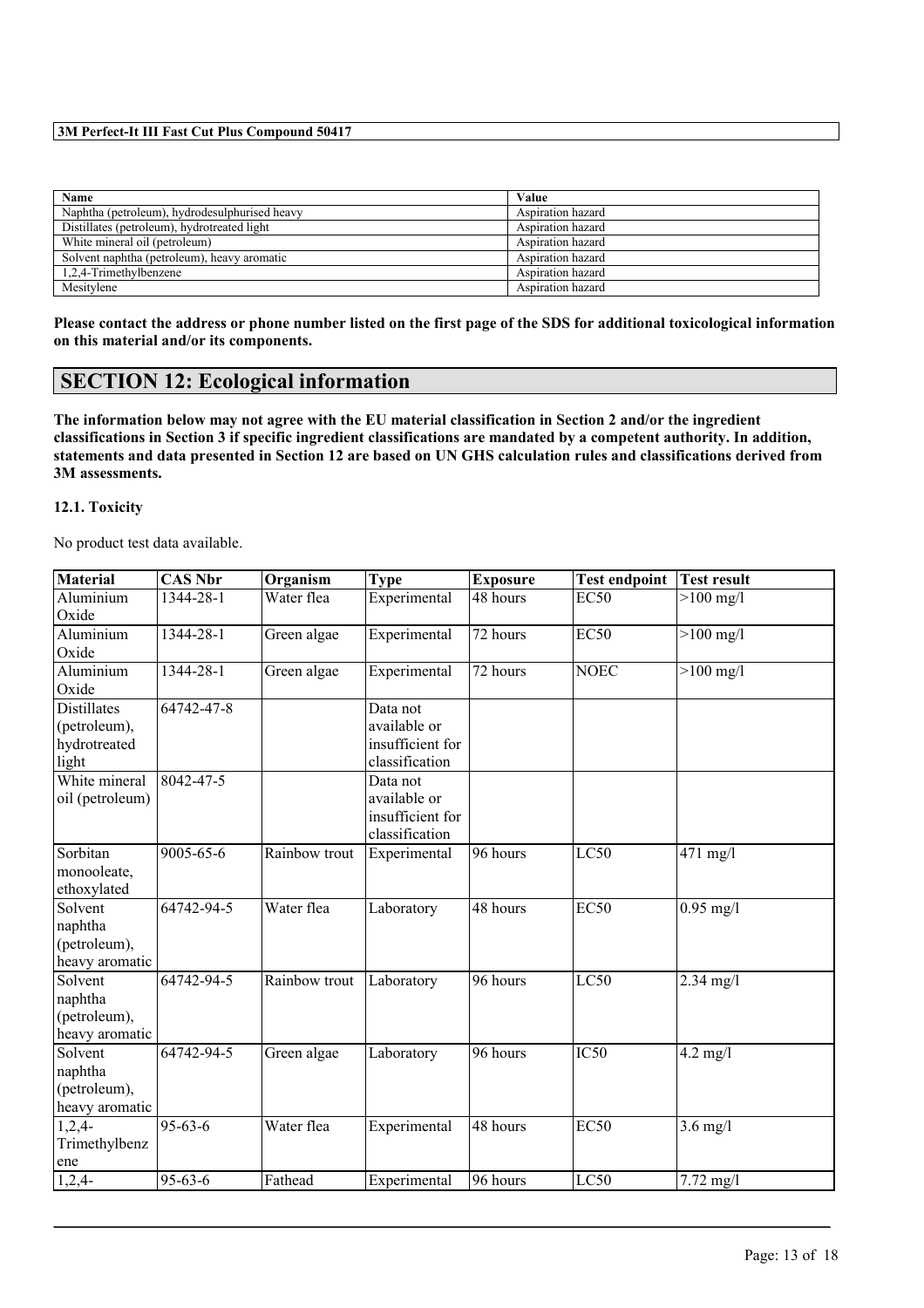| Trimethylbenz         |                | minnow        |              |          |                  |                    |
|-----------------------|----------------|---------------|--------------|----------|------------------|--------------------|
| ene                   |                |               |              |          |                  |                    |
| $1,2-$                | 2634-33-5      | Algae         | Experimental | 72 hours | EC <sub>50</sub> | $0.15$ mg/l        |
| <b>Benzisothiazol</b> |                |               |              |          |                  |                    |
| $-3(2H)$ -one         |                |               |              |          |                  |                    |
| $1,2-$                | 2634-33-5      | Crustacea     | Experimental | 48 hours | EC <sub>50</sub> | $0.062$ mg/l       |
| Benzisothiazol        |                |               |              |          |                  |                    |
| $-3(2H)$ -one         |                |               |              |          |                  |                    |
| $1,2-$                | 2634-33-5      | Rainbow trout | Experimental | 96 hours | LC50             | $1.6$ mg/l         |
| Benzisothiazol        |                |               |              |          |                  |                    |
| $-3(2H)$ -one         |                |               |              |          |                  |                    |
| Mesitylene            | $108 - 67 - 8$ | Ricefish      | Experimental | 48 hours | LC50             | $8.6$ mg/l         |
| Mesitylene            | 108-67-8       | Green algae   | Experimental | 48 hours | EC <sub>50</sub> | 53 mg/l            |
| Mesitylene            | $108 - 67 - 8$ | Water flea    | Experimental | 48 hours | EC <sub>50</sub> | $6$ mg/l           |
| Mesitylene            | 108-67-8       | Water flea    | Experimental | 21 days  | NOEC             | $0.4 \text{ mg}/1$ |
| Naphtha               | 64742-82-1     | Crustacea     | Experimental | 96 hours | EC <sub>50</sub> | $2.6$ mg/l         |
| (petroleum),          |                |               |              |          |                  |                    |
| hydrodesulphu         |                |               |              |          |                  |                    |
| rised heavy           |                |               |              |          |                  |                    |

# **12.2. Persistence and degradability**

| Material                                                | <b>CAS Nbr</b>  | <b>Test type</b>                                               | <b>Duration</b> | <b>Study Type</b>                                 | <b>Test result</b>                        | Protocol                       |
|---------------------------------------------------------|-----------------|----------------------------------------------------------------|-----------------|---------------------------------------------------|-------------------------------------------|--------------------------------|
| Solvent                                                 | 64742-94-5      | Modeled                                                        |                 |                                                   | Photolytic half- $\vert$ 2.1 days (t 1/2) | Other methods                  |
| naphtha                                                 |                 | Photolysis                                                     |                 | life (in air)                                     |                                           |                                |
| (petroleum),                                            |                 |                                                                |                 |                                                   |                                           |                                |
| heavy aromatic                                          |                 |                                                                |                 |                                                   |                                           |                                |
| Aluminium<br>Oxide                                      | 1344-28-1       | Data not<br>available or<br>insufficient for<br>classification | N/A             | N/A                                               | N/A                                       | N/A                            |
| Naphtha<br>(petroleum),<br>hydrodesulphu<br>rised heavy | 64742-82-1      | Modeled<br>Chemical<br>Degradation                             |                 | Photolytic half-12.99 days (t)<br>life (in air)   | 1/2)                                      | Other methods                  |
| White mineral<br>oil (petroleum)                        | $8042 - 47 - 5$ | Data not<br>available or<br>insufficient for<br>classification | N/A             | N/A                                               | N/A                                       | N/A                            |
| Sorbitan<br>monooleate,<br>ethoxylated                  | 9005-65-6       | Experimental<br>Biodegradation                                 | 5 days          | <b>BOD</b>                                        | 70                                        | Other methods                  |
| $1.2 -$<br>Benzisothiazol<br>$-3(2H)$ -one              | 2634-33-5       | Estimated<br>Photolysis                                        |                 | life (in air)                                     | Photolytic half- $\vert$ 1.4 days (t 1/2) | Other methods                  |
| $1.2 -$<br>Benzisothiazol<br>$-3(2H)$ -one              | $2634 - 33 - 5$ | Experimental<br>Biodegradation                                 | 28 days         | <b>BOD</b>                                        | $0\%$ weight                              | OECD 301C - MITI<br>test $(I)$ |
| Mesitylene                                              | $108 - 67 - 8$  | Experimental<br>Photolysis                                     |                 | Photolytic half- $ 6.7$ hours (t<br>life (in air) | 1/2)                                      | Other methods                  |
| Mesitylene                                              | $108 - 67 - 8$  | Experimental<br>Biodegradation                                 | 14 days         | <b>BOD</b>                                        | $0\%$ weight                              | OECD 301C - MITI<br>test(I)    |
| <b>Distillates</b><br>(petroleum),<br>hydrotreated      | 64742-47-8      | Data not<br>available or<br>insufficient for                   | N/A             | N/A                                               | N/A                                       | N/A                            |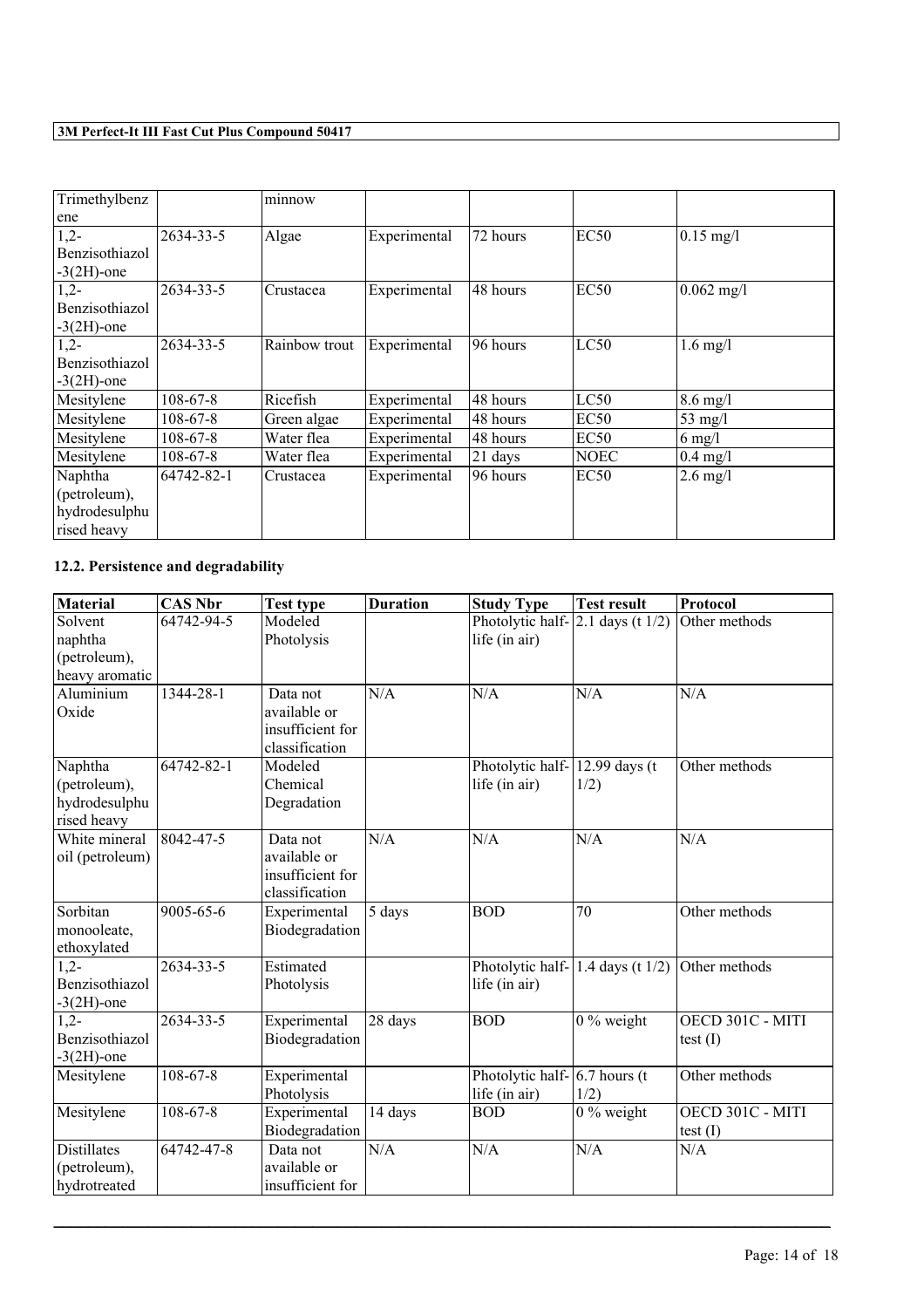| light         |           | classification        |         |                                |              |                  |
|---------------|-----------|-----------------------|---------|--------------------------------|--------------|------------------|
| $1,2,4-$      | $95-63-6$ | Experimental          |         | Photolytic half-11.8 hours (t) |              | Other methods    |
| Trimethylbenz |           | Photolysis            |         | life (in air)                  | 1/2)         |                  |
| ene           |           |                       |         |                                |              |                  |
| $1,2,4-$      | $95-63-6$ | Experimental          | 28 days | <b>BOD</b>                     | $4\%$ weight | OECD 301C - MITI |
| Trimethylbenz |           | <b>Biodegradation</b> |         |                                |              | test $(I)$       |
| ene           |           |                       |         |                                |              |                  |

# **12.3 : Bioaccumulative potential**

| <b>Material</b>    | <b>CAS Nbr</b>  | <b>Test type</b>   | <b>Duration</b> | <b>Study Type</b> | <b>Test result</b> | Protocol      |
|--------------------|-----------------|--------------------|-----------------|-------------------|--------------------|---------------|
| Solvent            | 64742-94-5      | Laboratory         |                 | Log Kow           | ${}< 6.1$          | Other methods |
| naphtha            |                 | Bioaccumulati      |                 |                   |                    |               |
| (petroleum),       |                 | on                 |                 |                   |                    |               |
| heavy aromatic     |                 |                    |                 |                   |                    |               |
| Aluminium          | 1344-28-1       | Data not           | N/A             | N/A               | N/A                | N/A           |
| Oxide              |                 | available or       |                 |                   |                    |               |
|                    |                 | insufficient for   |                 |                   |                    |               |
|                    |                 | classification     |                 |                   |                    |               |
| Naphtha            | 64742-82-1      | Laboratory         |                 | Bioaccumulati     | >1000              | Other methods |
| (petroleum),       |                 | <b>BCF</b> - Other |                 | on factor         |                    |               |
| hydrodesulphu      |                 |                    |                 |                   |                    |               |
| rised heavy        |                 |                    |                 |                   |                    |               |
| White mineral      | 8042-47-5       | Data not           | N/A             | N/A               | N/A                | N/A           |
| oil (petroleum)    |                 | available or       |                 |                   |                    |               |
|                    |                 | insufficient for   |                 |                   |                    |               |
|                    |                 | classification     |                 |                   |                    |               |
| Sorbitan           | $9005 - 65 - 6$ | Data not           | N/A             | N/A               | N/A                | N/A           |
| monooleate,        |                 | available or       |                 |                   |                    |               |
| ethoxylated        |                 | insufficient for   |                 |                   |                    |               |
|                    |                 | classification     |                 |                   |                    |               |
| $1,2^{-}$          | 2634-33-5       | Experimental       |                 | Log Kow           | 1.45               | Other methods |
| Benzisothiazol     |                 | Bioconcentrati     |                 |                   |                    |               |
| $-3(2H)$ -one      |                 | on                 |                 |                   |                    |               |
| Mesitylene         | $108 - 67 - 8$  | Experimental       | 70 days         | Bioaccumulati     | 342                | Other methods |
|                    |                 | <b>BCF-Carp</b>    |                 | on factor         |                    |               |
| <b>Distillates</b> | 64742-47-8      | Data not           | N/A             | N/A               | N/A                | N/A           |
| (petroleum),       |                 | available or       |                 |                   |                    |               |
| hydrotreated       |                 | insufficient for   |                 |                   |                    |               |
| light              |                 | classification     |                 |                   |                    |               |
| $1,2,4-$           | $95 - 63 - 6$   | Experimental       | 56 days         | Bioaccumulati     | 275                | Other methods |
| Trimethylbenz      |                 | <b>BCF-Carp</b>    |                 | on factor         |                    |               |
| ene                |                 |                    |                 |                   |                    |               |

# **12.4. Mobility in soil**

Please contact manufacturer for more details

#### **12.5. Results of the PBT and vPvB assessment**

| Ingredient                                           | <b>XT1</b><br>$\sim$<br>Nbr<br>்∆                                                             | $\overline{\phantom{a}}$<br>$\overline{\mathbf{p}}$<br>status<br>/vPvB |
|------------------------------------------------------|-----------------------------------------------------------------------------------------------|------------------------------------------------------------------------|
| W <sup>1</sup><br>mineral<br>(petroleum)<br>011<br>A | $\overline{A}$<br>8042<br>$\prime$<br><u>/ -4 / -</u><br>$T \sim$<br>$\overline{\phantom{0}}$ | 1 PBT<br>criteria<br>RI<br>$\Lambda$<br>Meets                          |

 $\mathcal{L}_\mathcal{L} = \mathcal{L}_\mathcal{L} = \mathcal{L}_\mathcal{L} = \mathcal{L}_\mathcal{L} = \mathcal{L}_\mathcal{L} = \mathcal{L}_\mathcal{L} = \mathcal{L}_\mathcal{L} = \mathcal{L}_\mathcal{L} = \mathcal{L}_\mathcal{L} = \mathcal{L}_\mathcal{L} = \mathcal{L}_\mathcal{L} = \mathcal{L}_\mathcal{L} = \mathcal{L}_\mathcal{L} = \mathcal{L}_\mathcal{L} = \mathcal{L}_\mathcal{L} = \mathcal{L}_\mathcal{L} = \mathcal{L}_\mathcal{L}$ 

# **12.6. Other adverse effects**

No information available.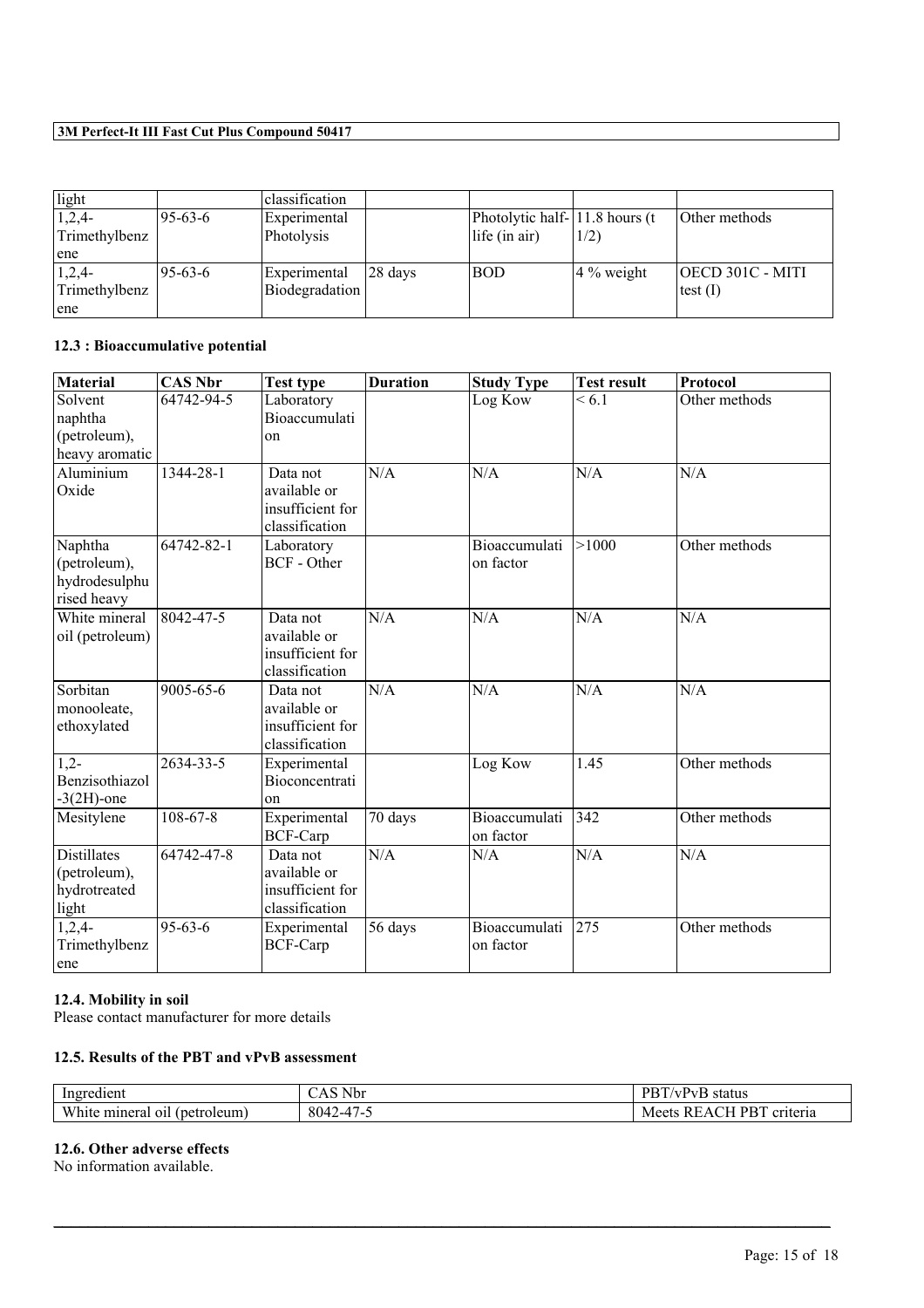# **SECTION 13: Disposal considerations**

#### **13.1 Waste treatment methods**

See Section 11.1 Information on toxicological effects

Incinerate in a permitted waste incineration facility. Proper destruction may require the use of additional fuel during incineration processes. As a disposal alternative, utilize an acceptable permitted waste disposal facility. Empty drums/barrels/containers used for transporting and handling hazardous chemicals (chemical substances/mixtures/preparations classified as Hazardous as per applicable regulations) shall be considered, stored, treated & disposed of as hazardous wastes unless otherwise defined by applicable waste regulations. Consult with the respective regulating authorities to determine the available treatment and disposal facilities.

The coding of a waste stream is based on the application of the product by the consumer. Since this is out of the control of 3M, no waste code(s) for products after use will be provided. Please refer to the European Waste Code (EWC - 2000/532/EC and amendments) to assign the correct waste code to your waste stream. Ensure national and/or regional regulations are complied with and always use a licensed waste contractor.

#### **EU waste code (product as sold)**

120109\* Machining emulsions and solutions free of halogens

# **SECTION 14: Transportation information**

GC-8010-1481-9

**ADR/RID:** UN3082, ENVIRONMENTALLY HAZARDOUS SUBSTANCE,LIQUID,N.O.S., (NAPHTHA (PETROLEUM), HYDRODESULFURIZED HEAVY), (HEAVY AROMATIC SOLVENT NAPHTHA (PETROLEUM)), 9, III, (E), ENVIRONMENTALLY HAZARDOUS, ADR Classification Code: M6. **IMDG-CODE:** UN3082, ENVIRONMENTALLY HAZARDOUS SUBSTANCE,LIQUID, N.O.S., (NAPHTHA (PETROLEUM), HYDRODESULFURIZED HEAVY), (HEAVY AROMATIC SOLVENT NAPHTHA (PETROLEUM)), 9., III, IMDG-Code segregation code: NONE, EMS: FA,SF. **ICAO/IATA:** UN3082, ENVIRONMENTALLY HAZARDOUS SUBSTANCE,LIQUID,N.O.S., (NAPHTHA (PETROLEUM), HYDRODESULFURIZED HEAVY), (HEAVY AROMATIC SOLVENT NAPHTHA (PETROLEUM)), 9., III, fish and tree marking may be required (> 5kg/l).

GC-8010-2249-9, GC-8010-2862-9

**ADR/RID:** UN3082, ENVIRONMENTALLY HAZARDOUS SUBSTANCE,LIQUID,N.O.S.LIMITED QUANTITY, (NAPHTHA (PETROLEUM), HYDRODESULFURIZED HEAVY), (HEAVY AROMATIC SOLVENT NAPHTHA (PETROLEUM)), 9., III, (E), ADR Classification Code: M6. **IMDG-CODE:** UN3082, ENVIRONMENTALLY HAZARDOUS SUBSTANCE,LIQUID, N.O.S., (NAPHTHA (PETROLEUM), HYDRODESULFURIZED HEAVY), (HEAVY AROMATIC SOLVENT NAPHTHA (PETROLEUM)), 9., III, IMDG-Code segregation code: NONE, LIMITED QUANTITY, EMS: FA,SF. **ICAO/IATA:** UN3082, ENVIRONMENTALLY HAZARDOUS SUBSTANCE,LIQUID,N.O.S., (NAPHTHA (PETROLEUM), HYDRODESULFURIZED HEAVY), (HEAVY AROMATIC SOLVENT NAPHTHA (PETROLEUM)), 9., III, fish and tree marking may be required  $($  > 5kg/l).

GC-8010-2861-1

**ADR/RID:** UN3082, ENVIRONMENTALLY HAZARDOUS SUBSTANCE,LIQUID,N.O.S.LIMITED QUANTITY, (NAPHTHA (PETROLEUM), HYDRODESULFURIZED HEAVY), (HEAVY AROMATIC SOLVENT NAPHTHA (PETROLEUM)), 9., III, (E), ADR Classification Code: M6. **IMDG-CODE:** UN3082, ENVIRONMENTALLY HAZARDOUS SUBSTANCE,LIQUID, N.O.S., (NAPHTHA (PETROLEUM), HYDRODESULFURIZED HEAVY), (HEAVY AROMATIC SOLVENT NAPHTHA (PETROLEUM)), 9., III, IMDG-Code segregation code: NONE, LIMITED QUANTITY, EMS: FA,SF.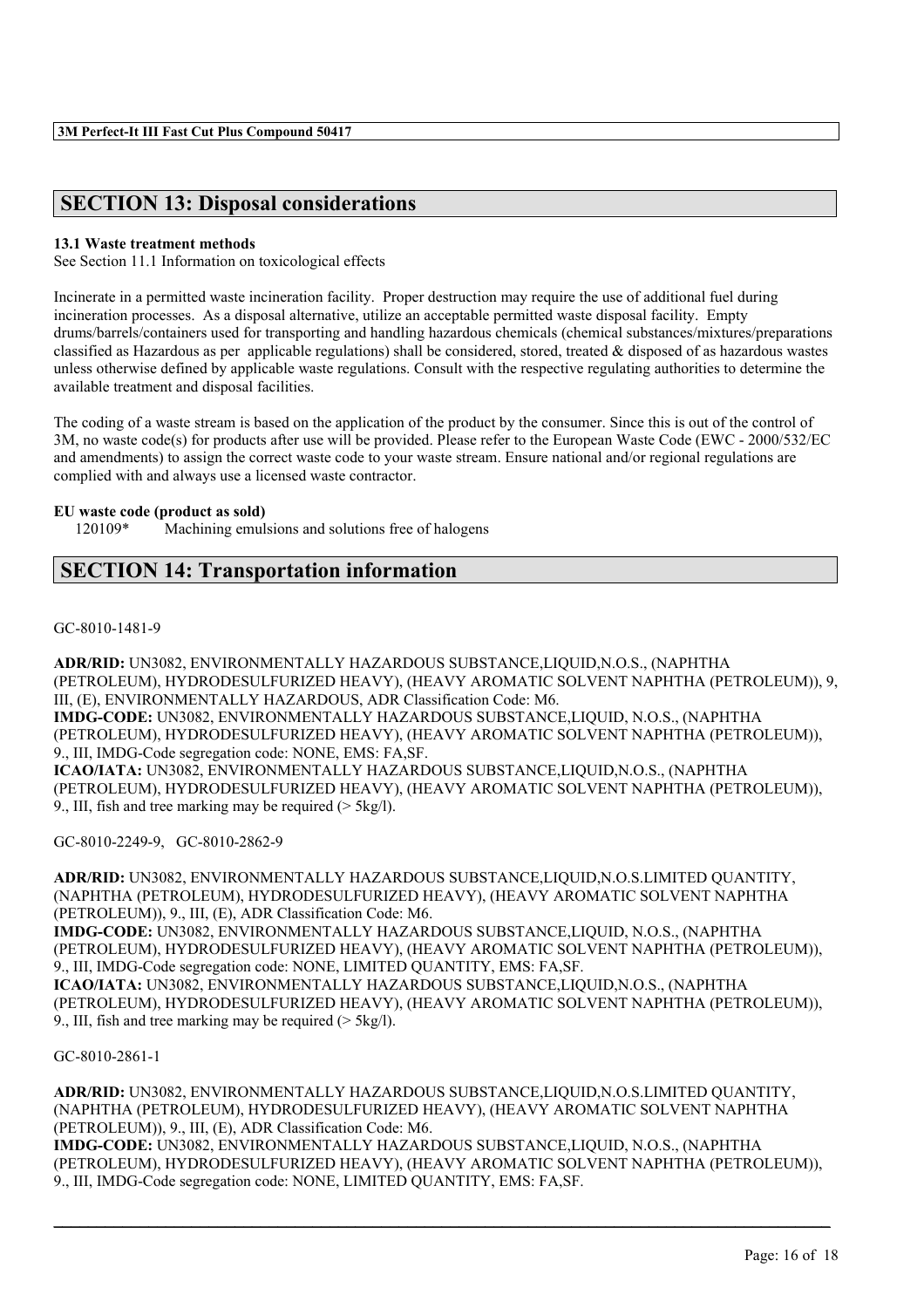#### **ICAO/IATA:** FORBIDDEN: IATA PRESSURE TEST ACC. 5.0.2.9 NOT PERFORMED ONPACKAGE

# **SECTION 15: Regulatory information**

#### **15.1. Safety, health and environmental regulations/legislation specific for the substance or mixture**

#### **Global inventory status**

Contact 3M for more information. The components of this material are in compliance with the China "Measures on Environmental Management of New Chemical Substance". Certain restrictions may apply. Contact the selling division for additional information. The components of this material are in compliance with the provisions of the Korean Toxic Chemical Control Law. Certain restrictions may apply. Contact the selling division for additional information. The components of this material are in compliance with the provisions of Australia National Industrial Chemical Notification and Assessment Scheme (NICNAS). Certain restrictions may apply. Contact the selling division for additional information. The components of this material are in compliance with the provisions of Philippines RA 6969 requirements. Certain restrictions may apply. Contact the selling division for additional information. The components of this product are in compliance with the new substance notification requirements of CEPA. The components of this product are in compliance with the chemical notification requirements of TSCA.

### **15.2. Chemical Safety Assessment**

Not applicable

# **SECTION 16: Other information**

EUH066 Repeated exposure may cause skin dryness or cracking.

#### **List of relevant H statements**

|                                   | reported exposure may cause shin at filess of crucining                                          |
|-----------------------------------|--------------------------------------------------------------------------------------------------|
| H <sub>225</sub>                  | Highly flammable liquid and vapour.                                                              |
| H <sub>226</sub>                  | Flammable liquid and vapour.                                                                     |
| H302                              | Harmful if swallowed.                                                                            |
| H304                              | May be fatal if swallowed and enters airways.                                                    |
| H315                              | Causes skin irritation.                                                                          |
| H317                              | May cause an allergic skin reaction.                                                             |
| H318                              | Causes serious eye damage.                                                                       |
| H319                              | Causes serious eye irritation.                                                                   |
| H332                              | Harmful if inhaled.                                                                              |
| H335                              | May cause respiratory irritation.                                                                |
| H336                              | May cause drowsiness or dizziness.                                                               |
| H372                              | Causes damage to organs through prolonged or repeated exposure.                                  |
| H400                              | Very toxic to aquatic life.                                                                      |
| H410                              | Very toxic to aquatic life with long lasting effects.                                            |
| H411                              | Toxic to aquatic life with long lasting effects.                                                 |
| <b>List of relevant R-phrases</b> |                                                                                                  |
| R10                               | Flammable.                                                                                       |
| R11                               | Highly flammable.                                                                                |
| R20                               | Harmful by inhalation.                                                                           |
| R22                               | Harmful if swallowed.                                                                            |
| R36                               | Irritating to eyes.                                                                              |
| R37                               | Irritating to respiratory system.                                                                |
| R38                               | Irritating to skin.                                                                              |
| R41                               | Risk of serious damage to eyes.                                                                  |
| R43                               | May cause sensitisation by skin contact.                                                         |
| R48/20                            | Harmful: danger of serious damage to health by prolonged exposure through inhalation.            |
| R <sub>50</sub>                   | Very toxic to aquatic organisms.                                                                 |
| R50/53                            | Very toxic to aquatic organisms. May cause long-term adverse effects in the aquatic environment. |
|                                   |                                                                                                  |